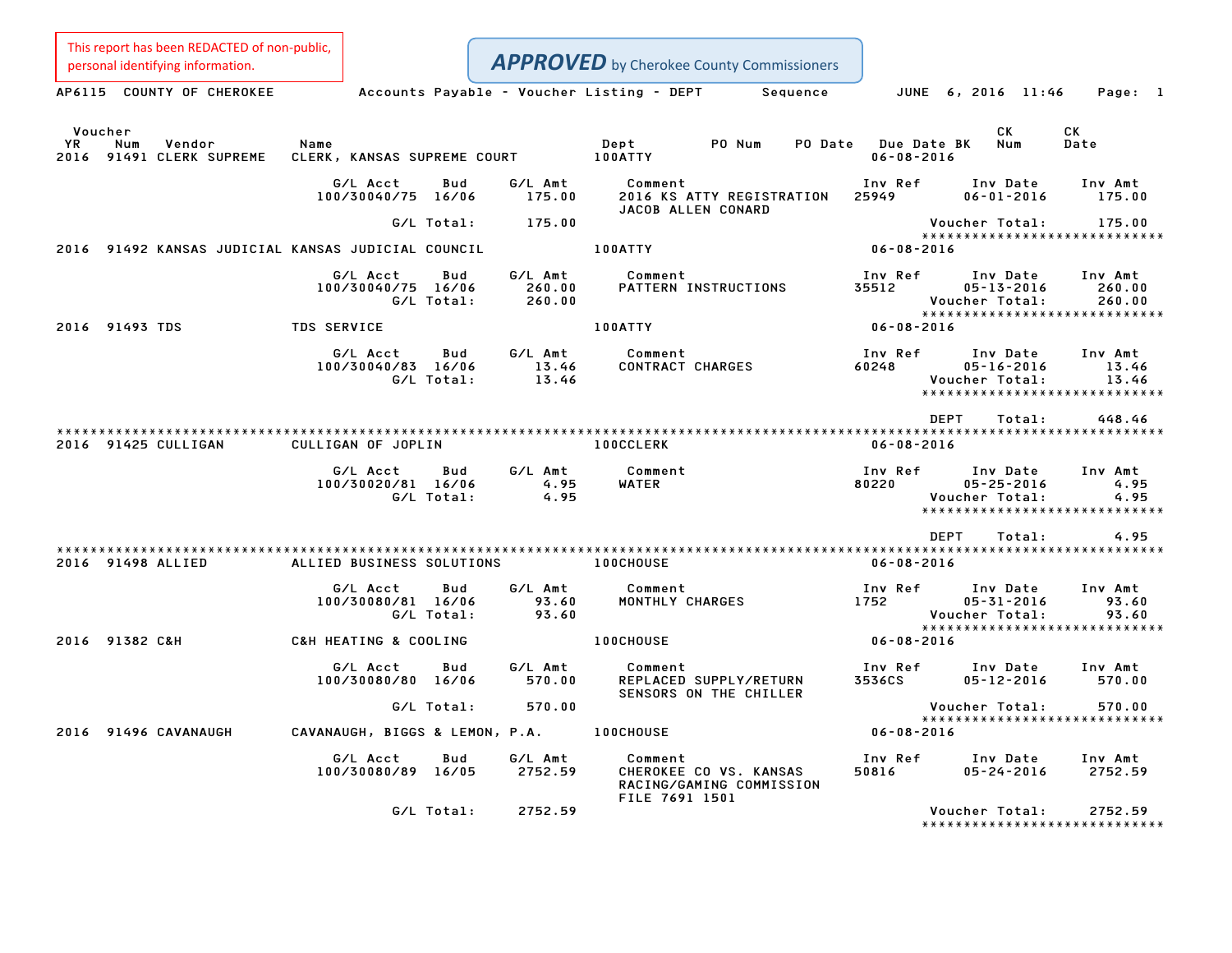| AP6115 COUNTY OF CHEROKEE                                   | Accounts Payable – Voucher Listing – DEPT        Sequence         JUNE   6, 2016   11:46     Page:   2                                                                                                                                                                                  |                                                                                                                          |                                      |                                              |                                                              |                                                                                          |                                                              |
|-------------------------------------------------------------|-----------------------------------------------------------------------------------------------------------------------------------------------------------------------------------------------------------------------------------------------------------------------------------------|--------------------------------------------------------------------------------------------------------------------------|--------------------------------------|----------------------------------------------|--------------------------------------------------------------|------------------------------------------------------------------------------------------|--------------------------------------------------------------|
| Voucher<br><b>YR</b><br>Num<br>Vendor<br>2016 91481 COL TEL | Name<br>COLUMBUS TELEPHONE COMPANY 100CHOUSE                                                                                                                                                                                                                                            |                                                                                                                          |                                      |                                              | $06 - 08 - 2016$                                             | CK                                                                                       | CK<br>Date                                                   |
|                                                             | G/L Acct<br>Bud<br>100/30080/81 16/06<br>100/30095/74 16/06<br>100/30010/74 16/06<br>100/30040/74 16/06<br>100/30020/74 16/06<br>100/30150/74 16/06<br>100/30070/74 16/06<br>100/30090/74 16/06<br>100/30050/74 16/06<br>100/30030/74 16/06<br>100/30190/74 16/06<br>230/30230/74 16/06 | 999.61<br>36.89<br>81.37<br>251.22<br>164.05<br>164.05<br>110.00<br>490.33<br>84.16<br>84.65<br>84.65<br>151.19<br>89.99 | G/L Amt Comment<br>ACCT 7577         |                                              | <b>Inv Ref</b>                                               | Inv Date Inv Amt<br>$06 - 01 - 2016$                                                     | 2823.74                                                      |
|                                                             | G/L Total:                                                                                                                                                                                                                                                                              | 280.28<br>2823.74<br>2823.74                                                                                             |                                      |                                              |                                                              | Voucher Total:                                                                           | 2823.74                                                      |
| 2016 91383 EMPIRE                                           | EMPIRE DISTRICT ELECTRIC COMPANY 100CHOUSE<br>G/L Acct<br>Bud<br>100/30080/81 16/06                                                                                                                                                                                                     |                                                                                                                          | G/L Amt Comment<br>ACCT 305532-35-0  |                                              | $06 - 08 - 2016$<br>Inv Ref Inv Date                         |                                                                                          | Inv Amt                                                      |
|                                                             |                                                                                                                                                                                                                                                                                         |                                                                                                                          |                                      |                                              |                                                              |                                                                                          |                                                              |
| 2016 91482 KS GAS                                           | KANSAS GAS SERVICE                                                                                                                                                                                                                                                                      |                                                                                                                          | <b>100CHOUSE</b>                     | $06 - 08 - 2016$                             |                                                              |                                                                                          |                                                              |
|                                                             | G/L Acct<br>100/30080/81 16/06<br>G/L Total:                                                                                                                                                                                                                                            | 72.87<br>72.87                                                                                                           | Bud G/L Amt Comment                  | ACCT 510241094 1188724 27                    | Inv Ref      Inv Date     Inv Amt                            | 05-26-2016<br>Voucher Total:                                                             | 72.87<br>72.87                                               |
| 2016 91384 SJS                                              | SPRINGFIELD JANITOR SUPPLY <b>100CHOUSE</b>                                                                                                                                                                                                                                             |                                                                                                                          |                                      |                                              | $06 - 08 - 2016$                                             |                                                                                          |                                                              |
|                                                             | G/L Acct<br>Bud<br>100/30080/40 16/06<br>G/L Total:                                                                                                                                                                                                                                     | G/L Amt<br>113.99<br>113.99                                                                                              | Comment<br>Comment<br>CLEANING AGENT |                                              | Inv Ref                                                      | Inv Date<br>Voucher Total:                                                               | Inv Amt<br>113.99<br>113.99<br>***************************** |
| 2016 91385 TOUCHTON                                         | TOUCHTON ELECTRIC INC <b>THE RESERVITY OF LOCHOUSE</b>                                                                                                                                                                                                                                  |                                                                                                                          |                                      |                                              | $06 - 08 - 2016$                                             |                                                                                          |                                                              |
|                                                             | G/L Acct<br>100/30080/80 16/06                                                                                                                                                                                                                                                          | Bud G/LAmt<br>34.00                                                                                                      | Comment<br>$6/1/16 - 6/30/16$        | FIRE MONITORED ALARM                         | Inv Ref      Inv Date     Inv Amt<br>243327 05-16-2016 34.00 |                                                                                          |                                                              |
|                                                             | G/L Total:                                                                                                                                                                                                                                                                              | 34.00                                                                                                                    |                                      |                                              |                                                              | Voucher Total: 34.00                                                                     | *****************************                                |
|                                                             |                                                                                                                                                                                                                                                                                         |                                                                                                                          |                                      |                                              | DEPT                                                         | Total:                                                                                   | 9426.36                                                      |
| 2016 91386 COLUMBUS NEWS                                    | COLUMBUS NEWS REPORT                                                                                                                                                                                                                                                                    | <b>100COMM</b>                                                                                                           |                                      |                                              | $06 - 08 - 2016$                                             |                                                                                          |                                                              |
|                                                             | G/L Acct<br>Bud<br>100/30010/78 16/06<br>160/30160/78 16/06<br>G/L Total: 172.00                                                                                                                                                                                                        | G∕L Amt<br>156.00<br>16.00                                                                                               | Comment<br>NOTICE OF TESTING         | RESOLUTION 11-2016 1<br>$8 - 2016$<br>7-2016 | Inv Ref                                                      | Inv Date Inv Amt<br>$05 - 18 - 2016$<br>$03 - 25 - 2016$<br>03-25-2016<br>Voucher Total: | 44.00<br>64.00<br>48.00<br>16.00<br>172.00                   |
|                                                             |                                                                                                                                                                                                                                                                                         |                                                                                                                          |                                      |                                              |                                                              |                                                                                          | *****************************                                |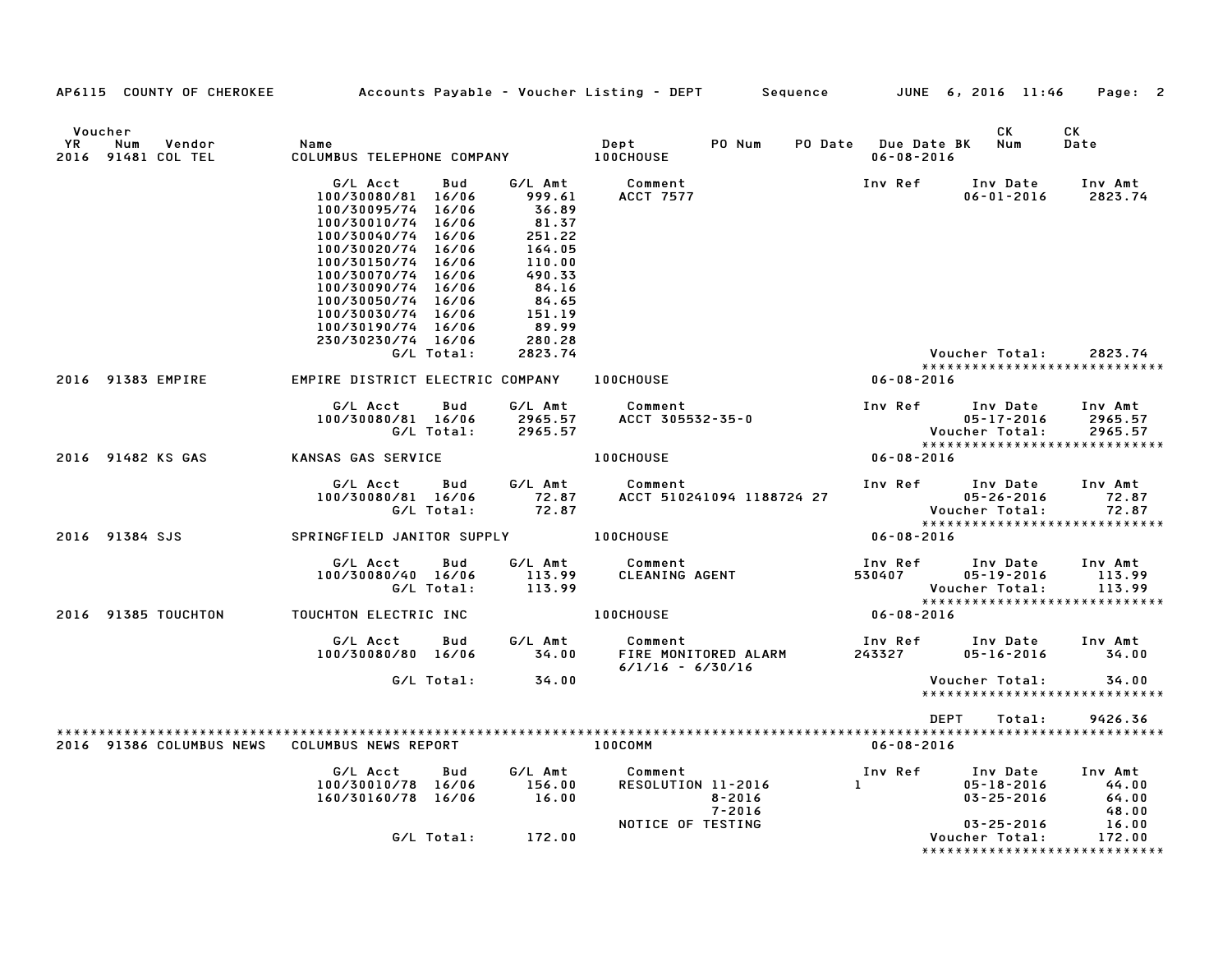|                      |                                       |                                                                                             |                   | AP6115 COUNTY OF CHEROKEE Accounts Payable - Voucher Listing - DEPT Sequence JUNE 6, 2016 11:46 Page: 3                                                                                                                                 |                          |                                                        |                                                                                        |
|----------------------|---------------------------------------|---------------------------------------------------------------------------------------------|-------------------|-----------------------------------------------------------------------------------------------------------------------------------------------------------------------------------------------------------------------------------------|--------------------------|--------------------------------------------------------|----------------------------------------------------------------------------------------|
| Voucher<br><b>YR</b> | Vendor Name<br>Num                    | 2016 91387 IN THE GARDEN IN THE GARDEN AND THE TOOCOMM                                      |                   |                                                                                                                                                                                                                                         | $06 - 08 - 2016$         | CK                                                     | CK                                                                                     |
|                      |                                       | G/L Acct Bud G/L Amt Comment<br>100/30010/89 16/06 38.00 GREEN PLAN<br>G/L Total: 38.00     |                   |                                                                                                                                                                                                                                         |                          |                                                        | 38.00<br>38.00                                                                         |
|                      | 2016 91472 ADVANTAGE                  | <b>ADVANTAGE BRANDS</b>                                                                     |                   | <b>100DCOURT</b>                                                                                                                                                                                                                        | DEPT<br>$06 - 08 - 2016$ | Total:                                                 | 210.00                                                                                 |
|                      |                                       | G/L Acct<br><b>Bud</b><br>100/30070/79 16/06<br>56.25 6/L Total: 56.25                      |                   | G/L Amt Comment                                                                                                                                                                                                                         |                          | <b>Voucher Total:</b>                                  | 56.25                                                                                  |
|                      | 2016 91437 BINGHAM, M MELANIE BINGHAM |                                                                                             |                   | 100DCOURT                                                                                                                                                                                                                               | $06 - 08 - 2016$         |                                                        |                                                                                        |
|                      |                                       | G/L Acct Bud G/L Amt Comment<br>100/30070/89 16/06<br>G/L Total: 2750.00<br>2750.00 2750.00 |                   |                                                                                                                                                                                                                                         |                          |                                                        |                                                                                        |
|                      | 2016 91473 CIZERLE, T TERRY CIZERLE   |                                                                                             |                   | 100DCOURT                                                                                                                                                                                                                               | $06 - 08 - 2016$         |                                                        |                                                                                        |
|                      |                                       | G/L Acct<br><b>Bud</b><br>100/30070/21 16/06 43.59<br>G/L Total: 43.59                      |                   | G/L Amt Comment                                                                                                                                                                                                                         |                          |                                                        |                                                                                        |
|                      |                                       | 2016 91474 CLERK SUPREME CLERK, KANSAS SUPREME COURT   100DCOURT                            |                   |                                                                                                                                                                                                                                         | $06 - 08 - 2016$         |                                                        |                                                                                        |
|                      |                                       | G/L Acct Bud<br>100/30070/75 16/06 175.00                                                   |                   | G/L Amt Comment                                                                                                                                                                                                                         |                          |                                                        |                                                                                        |
|                      |                                       | G/L Total: 175.00                                                                           |                   | OLIVER K LYNCH                                                                                                                                                                                                                          |                          | Voucher Total: 175.00<br>***************************** |                                                                                        |
|                      | 2016 91438 CURE, K KEVIN T CURE       |                                                                                             |                   | <b>100DCOURT</b>                                                                                                                                                                                                                        | $06 - 08 - 2016$         |                                                        |                                                                                        |
|                      |                                       |                                                                                             |                   | G/L Acct Bud G/L Amt Comment Inv Ref Inv Date Inv Amt<br>100/30070/89 16/06 2750.00 MONTHLY ATTY/CO CONTRACT 06-01-2016 2750.00<br>G/L Total: 2750.00 MONTHLY ATTY/CO CONTRACT Voucher Total: 2750.00<br>****************************** |                          |                                                        |                                                                                        |
|                      | 2016 91439 GAYOSO, C                  | CANDACE BREWSTER GAYOSO <b>CANDACE BREWSTER</b>                                             |                   |                                                                                                                                                                                                                                         | 06-08-2016               |                                                        |                                                                                        |
|                      |                                       | G/L Acct<br><b>Bud</b><br>100/30070/89 16/06 2750.00<br>G/L Total: 2750.00                  |                   | G/L Amt Comment<br>MONTHLY ATTY/CO CONTRACT                                                                                                                                                                                             |                          | Inv Ref      Inv Date     Inv Amt                      | 111V Net<br>06-01-2016 2750.00<br>Voucher Total: 2750.00<br>xxxxxxxxxxxxxxxxxxxxxxxxxx |
|                      | 2016 91475 KACSO KACSO                |                                                                                             |                   | <b>100DCOURT</b>                                                                                                                                                                                                                        | $06 - 08 - 2016$         |                                                        |                                                                                        |
|                      |                                       | G/L Acct<br><b>Bud</b><br>100/30070/75 16/06                                                | G/L Amt<br>100.00 | Comment<br>2016 MEMBERSHIP RENEWALS                                                                                                                                                                                                     |                          | Inv Ref      Inv Date     Inv Amt<br>06-01-2016 50.00  |                                                                                        |
|                      |                                       | G/L Total: 100.00                                                                           |                   | <b>NICOLE ALLISON<br/>BROOKE DAVIS</b>                                                                                                                                                                                                  |                          | $06 - 01 - 2016$<br>Voucher Total:                     | 50.00<br>100.00<br>*****************************                                       |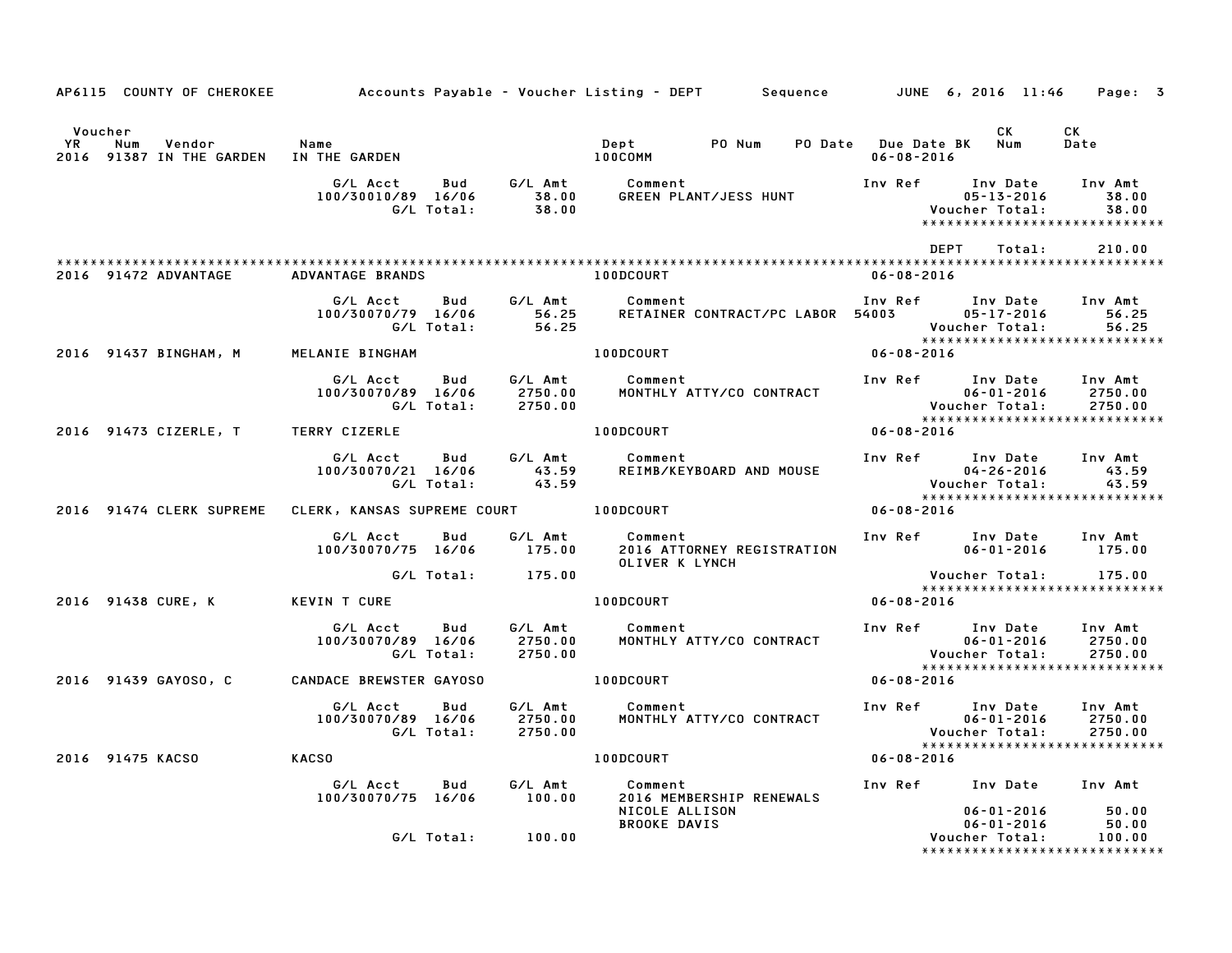| AP6115 COUNTY OF CHEROKEE                              |                                     |                   |                               | Accounts Payable – Voucher Listing – DEPT        Sequence         JUNE   6, 2016   11:46     Page:   4 |                     |                                 |                                                                                  |                                                             |
|--------------------------------------------------------|-------------------------------------|-------------------|-------------------------------|--------------------------------------------------------------------------------------------------------|---------------------|---------------------------------|----------------------------------------------------------------------------------|-------------------------------------------------------------|
| Voucher<br>YR<br>Num<br>Vendor<br>2016 91440 STEELE, D | Name<br><b>DOUGLAS ROPER STEELE</b> |                   |                               | PO Num<br>Dept<br>100DCOURT                                                                            | PO Date Due Date BK | $06 - 08 - 2016$                | CK<br>Num                                                                        | CK<br>Date                                                  |
|                                                        | G/L Acct<br>100/30070/89 16/06      | Bud<br>G/L Total: | G/L Amt<br>2750.00<br>2750.00 | Comment<br>MONTHLY ATTY/CO CONTRACT                                                                    |                     | Inv Ref                         | Inv Date<br>$06 - 01 - 2016$<br>Voucher Total:<br>*****************************  | Inv Amt<br>2750.00<br>2750.00                               |
| 2016 91476 TURLEY, L                                   | LADELL F TURLEY CSR                 |                   |                               | 100DCOURT                                                                                              |                     | $06 - 08 - 2016$                |                                                                                  |                                                             |
|                                                        | G/L Acct<br>100/30070/75 16/06      | Bud               | G/L Amt<br>50.00              | Comment<br>REIMB/2016 COURT REPORTER<br><b>REGISTRATION</b>                                            |                     | Inv Ref                         | Inv Date<br>$06 - 01 - 2016$                                                     | Inv Amt<br>50.00                                            |
|                                                        |                                     | G/L Total:        | 50.00                         |                                                                                                        |                     |                                 | Voucher Total:<br>*****************************                                  | 50.00                                                       |
| 2016 91494 COLUMBUS POSTMA POSTMASTER GENERAL          |                                     |                   |                               | 100E/P                                                                                                 |                     | <b>DEPT</b><br>$06 - 08 - 2016$ | Total:                                                                           | 11424.84                                                    |
|                                                        | G/L Acct<br>100/30090/88 16/06      | Bud<br>G/L Total: | G/L Amt<br>58.00<br>58.00     | Comment<br>PO BOX 143 RENTAL                                                                           |                     | Inv Ref                         | Inv Date<br>$05 - 31 - 2016$<br>Voucher Total:                                   | Inv Amt<br>58.00<br>58.00<br>*****************************  |
|                                                        |                                     |                   |                               |                                                                                                        |                     | <b>DEPT</b>                     | Total:                                                                           | 58.00                                                       |
| 2016 91483 BILLABLE                                    | <b>BILLABLE HOURS, LLC</b>          |                   |                               | 100ECON                                                                                                |                     | $06 - 08 - 2016$                |                                                                                  |                                                             |
|                                                        | G/L Acct<br>100/30230/89 16/06      | Bud<br>G/L Total: | G∕L Amt<br>312.50<br>312.50   | Comment<br>BUILDING RENT 6/1 - 6/15/16 536524                                                          |                     | Inv Ref                         | Inv Date<br>$06 - 01 - 2016$<br>Voucher Total:<br>****************************** | Inv Amt<br>312.50<br>312.50                                 |
| 2016 91484 COL TEL                                     | COLUMBUS TELEPHONE COMPANY          |                   |                               | 100ECON                                                                                                |                     | $06 - 08 - 2016$                |                                                                                  |                                                             |
|                                                        | G/L Acct<br>100/30230/74 16/06      | Bud<br>G/L Total: | G/L Amt<br>60.00<br>60.00     | Comment<br>ACCT 7641                                                                                   |                     | Inv Ref                         | Inv Date<br>$06 - 01 - 2016$<br>Voucher Total:<br>****************************** | Inv Amt<br>60.00<br>60.00                                   |
| 2016 91389 EMPIRE                                      | EMPIRE DISTRICT ELECTRIC COMPANY    |                   |                               | 100ECON                                                                                                |                     | $06 - 08 - 2016$                |                                                                                  |                                                             |
|                                                        | G/L Acct<br>100/30230/74 16/06      | Bud<br>G/L Total: | G/L Amt<br>38.18<br>38.18     | Comment<br>ACCT 094497-30-2                                                                            |                     |                                 | Inv Ref      Inv Date<br>$05 - 17 - 2016$<br>Voucher Total:                      | Inv Amt<br>38.18<br>38.18<br>****************************** |
| 2016 91485 FOUR STATE PRIN FOUR STATE PRINTING         |                                     |                   |                               | <b>100ECON</b>                                                                                         |                     | $06 - 08 - 2016$                |                                                                                  |                                                             |
|                                                        | G/L Acct<br>100/30230/21 16/06      | Bud<br>G/L Total: | G/L Amt<br>20.00<br>20.00     | Comment<br>COPIES/FUNDRAISING MATERIAL 60412                                                           |                     |                                 | Inv Ref Inv Date<br>05-24-2016<br>Voucher Total:                                 | Inv Amt<br>20.00<br>20.00<br>*****************************  |
|                                                        |                                     |                   |                               |                                                                                                        |                     | <b>DEPT</b>                     | Total:                                                                           | 430.68                                                      |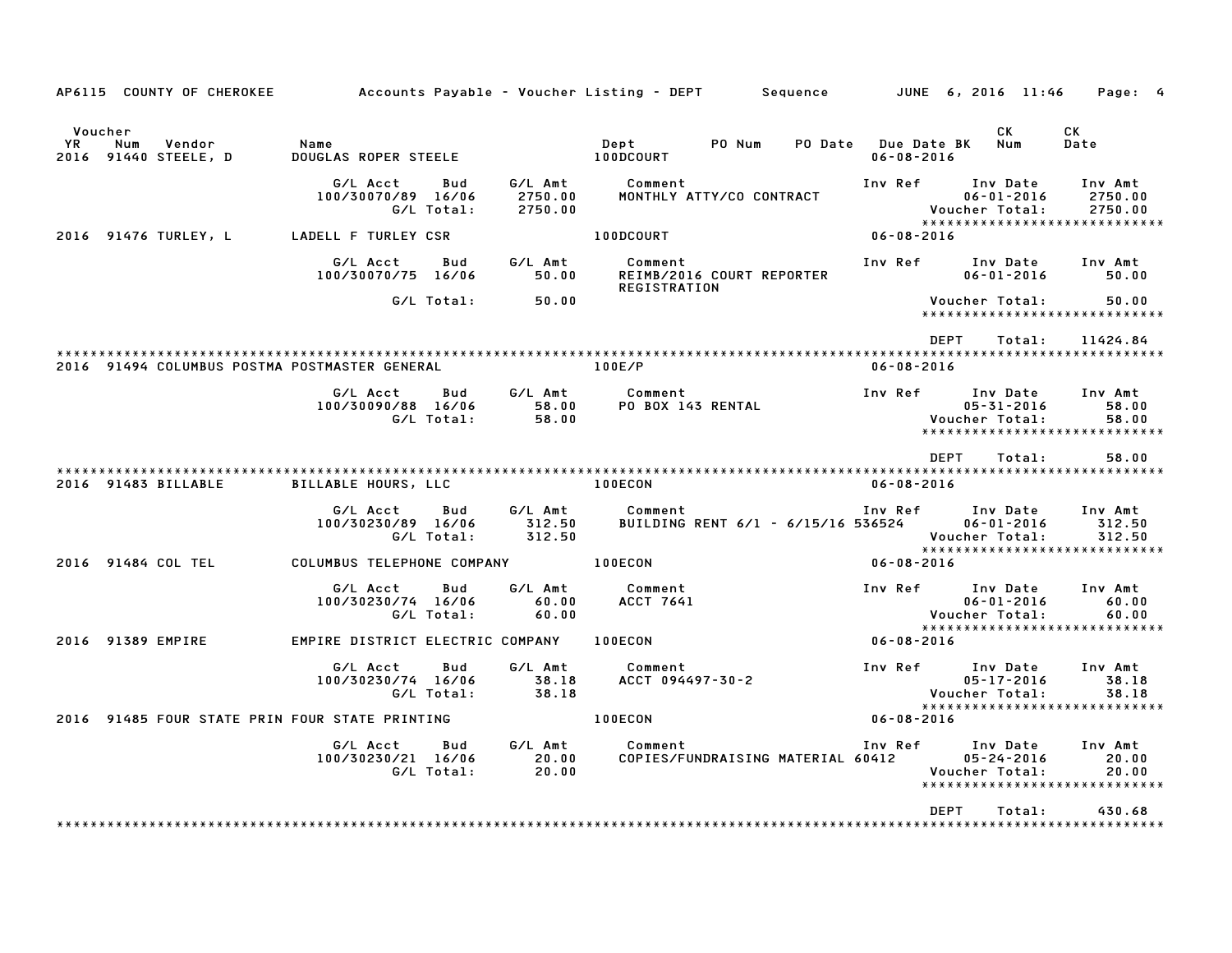|           |                                    | AP6115 COUNTY OF CHEROKEE Accounts Payable - Voucher Listing - DEPT Sequence JUNE 6, 2016 11:46 Page: 5 |                               |                                                  |                                             |                                                                                                               |                                       |
|-----------|------------------------------------|---------------------------------------------------------------------------------------------------------|-------------------------------|--------------------------------------------------|---------------------------------------------|---------------------------------------------------------------------------------------------------------------|---------------------------------------|
| Voucher   |                                    |                                                                                                         |                               |                                                  |                                             | CK                                                                                                            | CK                                    |
| <b>YR</b> | Num<br>Vendor<br>2016 91390 CINTAS | Name<br>CINTAS FIRST AID & SAFETY 100EMPCOMP                                                            |                               | Dept PO Num                                      | PO Date Due Date BK Num<br>$06 - 08 - 2016$ |                                                                                                               | Date                                  |
|           |                                    | G/L Acct<br>Bud<br>100/30330/21 16/06<br>G/L Total:                                                     | G/L Amt<br>224.38<br>224.38   | Comment<br>BATTERIES, GLOVES                     |                                             | Inv Ref      Inv Date     Inv Amt<br>8402709554 05-06-2016<br>Voucher Total:<br>***************************** | 224.38<br>224.38                      |
|           | 2016 91462 CORPORATE               | CORPORATE BUSINESS SYSTEMS 100EMPCOMP                                                                   |                               |                                                  | $06 - 08 - 2016$                            |                                                                                                               |                                       |
|           |                                    | G/L Acct<br>Bud<br>100/30330/32 16/06<br>G/L Total:                                                     | 150.70<br>150.70              | G/L Amt Comment<br>CONTRACT CHARGES              | Inv Ref<br>405384                           | Inv Date<br>$05 - 25 - 2016$<br>Voucher Total:<br>*****************************                               | Inv Amt<br>150.70<br>150.70           |
|           | 2016 91391 CULLIGAN                | CULLIGAN OF JOPLIN                                                                                      |                               | 100EMPCOMP                                       | $06 - 08 - 2016$                            |                                                                                                               |                                       |
|           |                                    | G/L Acct<br>Bud<br>100/30330/31 16/06<br>G/L Total:                                                     | G∕L Amt<br>38.90<br>38.90     | Comment<br>WATER                                 | Inv Ref<br>80219                            | Inv Date Inv Amt<br>$05 - 25 - 2016$<br>Voucher Total:<br>*****************************                       | 38.90<br>38.90                        |
|           | 2016 91392 ETTINGERS               | ETTINGER'S OFFICE SUPPLY 100EMPCOMP                                                                     |                               |                                                  | $06 - 08 - 2016$                            |                                                                                                               |                                       |
|           |                                    | G/L Acct<br>Bud<br>100/30330/31 16/06<br>100/30330/23 16/06<br>G/L Total:                               | G∕L Amt<br>133.88<br>263.81   | Comment<br>129.93 T/TISSUE, TOWELS<br>CHAIR MATS | Inv Ref<br>4731470<br>4731480               | Inv Date<br>$05 - 20 - 2016$<br>$05 - 20 - 2016$<br>Voucher Total:                                            | Inv Amt<br>129.93<br>133.88<br>263.81 |
|           | 2016 91428 MCCARTYS                | MCCARTY'S                                                                                               |                               | 100EMPCOMP                                       | 06-08-2016                                  |                                                                                                               |                                       |
|           |                                    | G/L Acct<br>Bud<br>100/30330/32 16/06<br>G/L Total:                                                     | G/L Amt<br>144.00<br>144.00   | Comment<br><b>PENS</b>                           | Inv Ref<br>638899-0                         | Inv Date<br>$05 - 23 - 2016$<br>Voucher Total:<br>*****************************                               | Inv Amt<br>144.00<br>144.00           |
|           | 2016 91393 QUILL                   | QUILL CORPORATION                                                                                       |                               | <b>100EMPCOMP</b>                                | $06 - 08 - 2016$                            |                                                                                                               |                                       |
|           |                                    | G/L Acct<br>Bud<br>100/30330/22 16/06<br>G/L Total:                                                     | G/L Amt<br>109.38<br>109.38   | Comment<br>BINDERS, SHEET PROTECTORS             |                                             | Inv Ref      Inv Date<br>5650583 05-06-2016<br>Voucher Total:<br>*****************************                | Inv Amt<br>109.38<br>109.38           |
|           |                                    |                                                                                                         |                               |                                                  |                                             | <b>DEPT</b><br>Total:                                                                                         | 931.17                                |
|           | 2016 91444 GENEOLOGY               | CCKG-H SOCIETY INC                                                                                      |                               | 100GENEOLOGY                                     | $06 - 08 - 2016$                            |                                                                                                               |                                       |
|           |                                    | G/L Acct<br>Bud<br>100/30180/89 16/06<br>G/L Total:                                                     | G/L Amt<br>2000.00<br>2000.00 | Comment<br>QUARTERLY DISTRIBUTION                |                                             | Inv Ref Inv Date<br>$06 - 01 - 2016$<br>Voucher Total:<br>*****************************                       | Inv Amt<br>2000.00<br>2000.00         |
|           |                                    |                                                                                                         |                               |                                                  |                                             | DEPT<br>Total:                                                                                                | 2000.00                               |
|           | 2016 91394 CBM                     | <b>CBM MANAGED SERVICES</b>                                                                             |                               | 100JAIL                                          | $06 - 08 - 2016$                            |                                                                                                               |                                       |
|           |                                    | G/L Acct<br>Bud<br>100/30140/31 16/06                                                                   | G/L Amt<br>5685.24            | Comment<br>INMATE MEALS                          | Inv Ref<br>00386                            | Inv Date                                                                                                      | Inv Amt<br>2875.08                    |
|           |                                    | G/L Total:                                                                                              | 5685.24                       | 5/5/16 - 5/11/16<br>$5/12/16 - 5/18/16$          | 00703                                       | 05-11-2016<br>$05 - 18 - 2016$<br>Voucher Total:<br>*****************************                             | 2810.16<br>5685.24                    |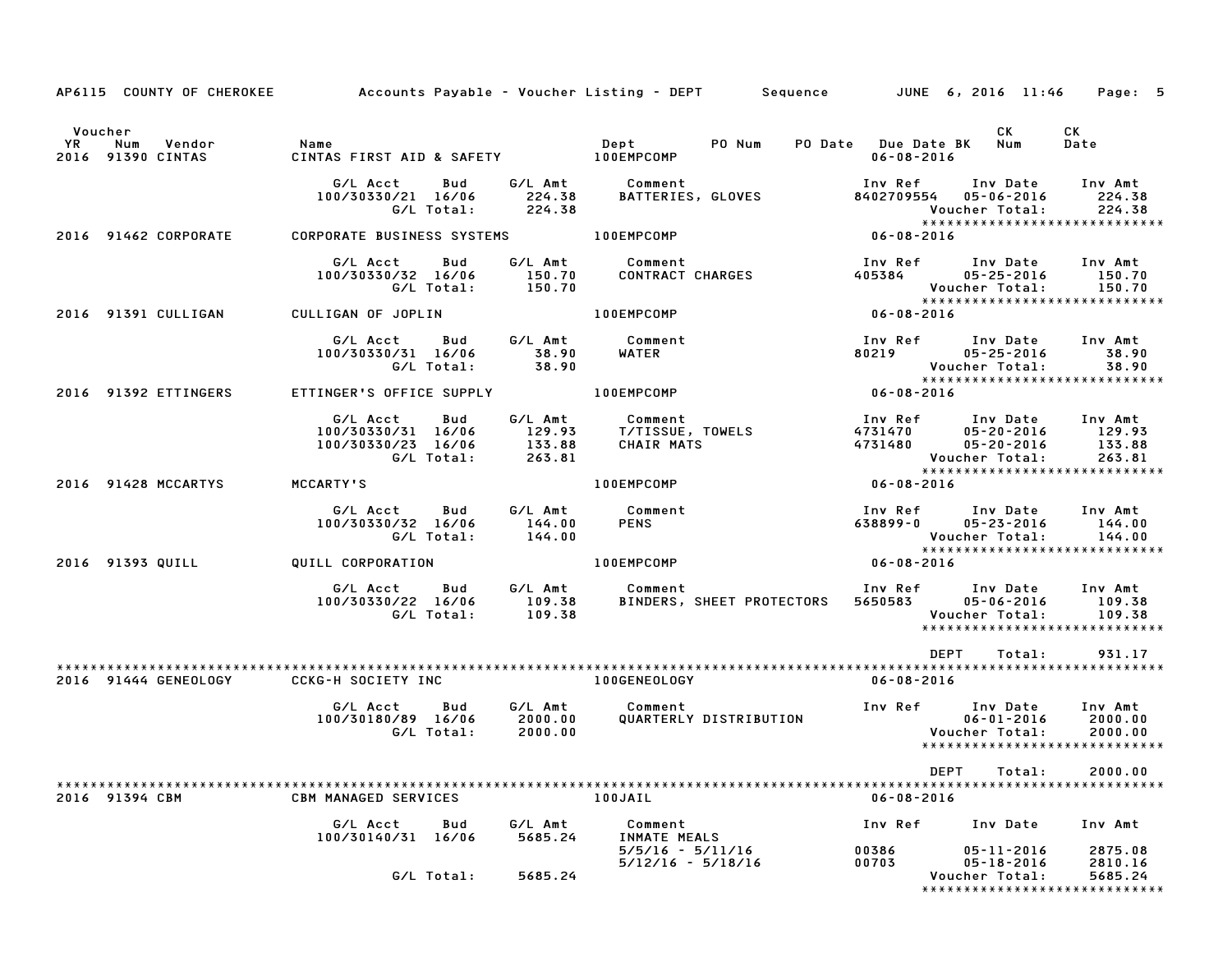|                      |                                                                |                                                                    |                                          |       | AP6115 COUNTY OF CHEROKEE  Accounts Payable – Voucher Listing – DEPT Sequence JUNE 6, 2016 11:46  Page: 6                                                                                                                        |                  |                                                                                                              |                   |
|----------------------|----------------------------------------------------------------|--------------------------------------------------------------------|------------------------------------------|-------|----------------------------------------------------------------------------------------------------------------------------------------------------------------------------------------------------------------------------------|------------------|--------------------------------------------------------------------------------------------------------------|-------------------|
| Voucher<br><b>YR</b> | Vendor<br>Num<br>2016 91395 CHCSEK                             | Name<br>CHCSEK COLUMBUS                                            |                                          |       | CK CK<br>Dept PO Num PO Date Due Date BK Num<br>100JAIL                                                                                                                                                                          | $06 - 08 - 2016$ |                                                                                                              | Date              |
|                      |                                                                | G/L Acct<br>100/30140/76 16/06<br>G/L Total:                       |                                          |       |                                                                                                                                                                                                                                  |                  | Inv Ref      Inv Date     Inv Amt<br>*****************************                                           | 293.00<br>293.00  |
|                      | 2016 91396 CORRECT                                             |                                                                    |                                          |       | CORRECT CARE SOLUTIONS LLC <b>100JAIL</b>                                                                                                                                                                                        | $06 - 08 - 2016$ |                                                                                                              |                   |
|                      |                                                                | G/LAcct Bud G/LAmt<br>100/30140/81 16/06 18.00                     |                                          |       | Comment<br>INMATE HEALTHCARE 051016-02 05-10-2016 18.00                                                                                                                                                                          |                  | Inv Ref Inv Date Inv Amt                                                                                     |                   |
|                      |                                                                |                                                                    | $G/L$ Total: $18.00$                     |       |                                                                                                                                                                                                                                  |                  | Voucher Total: 18.00<br>****************************                                                         |                   |
|                      | 2016 91398 CWD                                                 | CASH-WA DISTRIBUTING                                               |                                          |       | $06 - 08 - 2016$<br>100JAIL                                                                                                                                                                                                      |                  |                                                                                                              |                   |
|                      |                                                                |                                                                    |                                          |       | 5h-wa العالمية المستحدة المستحدة المستحدة المستحدة المستحدة المستحدة المستحدة المستحدة المستحدة المستحدة المست<br>100/30140/31 16/06 91.21 COFFEE, FORKS 10536923 05-16-2016<br>16/06 HAIR NET, GLOVES 10546414 05-23-2016 16/06 |                  | Inv Ref      Inv Date     Inv Amt<br>05-16-2016 73.94                                                        | 17.27<br>91.21    |
|                      | 2016 91400 EXPRESS                                             | E-470 PUBLIC HIGHWAY AUTHORITY 100JAIL                             |                                          |       |                                                                                                                                                                                                                                  |                  |                                                                                                              |                   |
|                      |                                                                | G/L Acct Bud<br>100/30140/73 16/06                                 |                                          |       | cct Bud G/LAmt Comment<br>40/73 16/06      17.75   TOLL TRANSACTIONS<br>G/L Total:       17.75                                                                                                                                   |                  | Inv Ref      Inv Date<br>2022161602 05-07-2016 17.75<br>Voucher Total: 17.75<br>**************************** | Inv Amt           |
|                      | 2016 91458 HALLS                                               | HALL'S PEST CONTROL                                                |                                          |       |                                                                                                                                                                                                                                  |                  |                                                                                                              |                   |
|                      |                                                                | 100/30140/80 16/06 75.00                                           |                                          |       |                                                                                                                                                                                                                                  |                  |                                                                                                              |                   |
|                      | 2016 91463 K&A                                                 | K&A PRESSURE CLEANING                                              |                                          |       |                                                                                                                                                                                                                                  |                  |                                                                                                              |                   |
|                      |                                                                | G/L Acct Bud G/L Amt Comment<br>100/30140/80 16/06                 | 140/80 16/06 400.00<br>G/L Total: 400.00 |       | KITCHEN HOOD CLEANING 116957 05-25-2016                                                                                                                                                                                          |                  | Inv Ref Inv Date Inv Amt                                                                                     | 400.00            |
|                      | 2016 91403 NEWTON SHERIFF NEWTON COUNTY SHERIFF <b>100JAIL</b> |                                                                    |                                          |       |                                                                                                                                                                                                                                  | $06 - 08 - 2016$ |                                                                                                              |                   |
|                      |                                                                | 100/30140/89 16/06 585.00                                          |                                          |       | ON COUNTI STEART<br>G/L Acct Bud G/L Amt Comment<br>585.00 PRISONERS BOARD<br><b>RAYMOND KNEFF</b>                                                                                                                               |                  | Inv Ref Inv Date Inv Amt<br>05-12-2016 360.00                                                                |                   |
|                      |                                                                |                                                                    |                                          |       | PRISONERS BOARD<br>CHRISTINA STEVES                                                                                                                                                                                              |                  | 05-12-2016 225.00                                                                                            |                   |
|                      |                                                                |                                                                    | G/L Total: 585.00                        |       |                                                                                                                                                                                                                                  |                  | Voucher Total:                                                                                               | 585.00            |
|                      | 2016 91405 TRUE VALUE COL TRUE VALUE COLUMBUS                  |                                                                    |                                          |       | 100JAIL                                                                                                                                                                                                                          | $06 - 08 - 2016$ | *****************************                                                                                |                   |
|                      |                                                                | G/L Acct Bud G/L Amt Comment<br>100/30140/80 16/06 58.21 FLEX SEAL |                                          |       |                                                                                                                                                                                                                                  |                  |                                                                                                              | 38.26<br>19.95    |
|                      |                                                                |                                                                    | G/L Total:                               | 58.21 |                                                                                                                                                                                                                                  |                  | Voucher Total:<br>******************************                                                             | $\frac{1}{58.21}$ |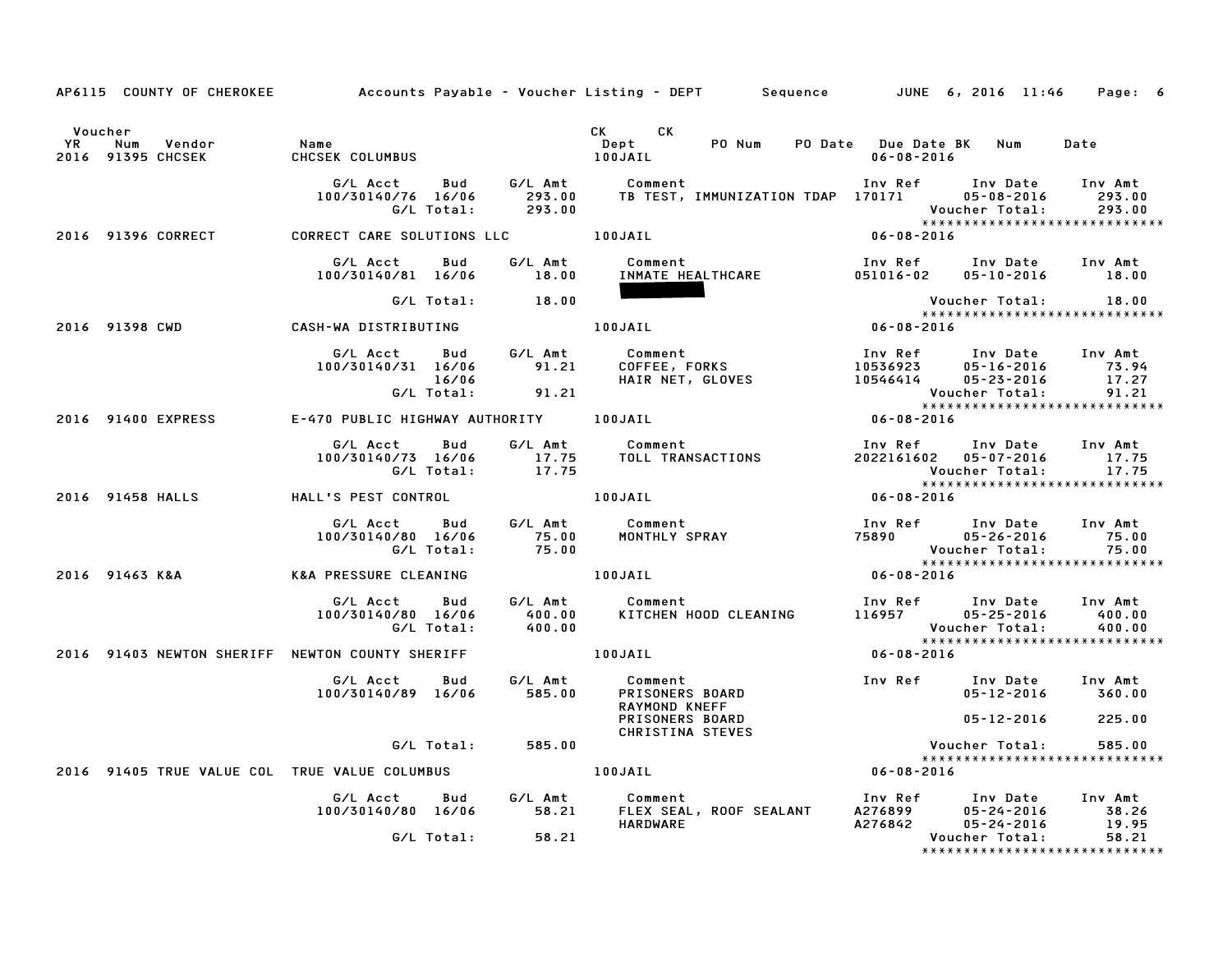|                      | AP6115 COUNTY OF CHEROKEE           |                                                              |                                 | Accounts Payable – Voucher Listing – DEPT       Sequence         JUNE  6, 2016  11:46                                                                                                                                                                             |                                                                                                                              | Page: 7                               |
|----------------------|-------------------------------------|--------------------------------------------------------------|---------------------------------|-------------------------------------------------------------------------------------------------------------------------------------------------------------------------------------------------------------------------------------------------------------------|------------------------------------------------------------------------------------------------------------------------------|---------------------------------------|
| Voucher<br><b>YR</b> | Num<br>Vendor<br>2016 91404 TURNKEY | Name<br><b>TURNKEY CORRECTIONS</b>                           |                                 | CK<br>CK the control of the control of the control of the control of the control of the control of the control of the control of the control of the control of the control of the control of the control of the control of the contr<br>Dept<br>PO Num<br>100JAIL | PO Date Due Date BK<br>Num<br>$06 - 08 - 2016$                                                                               | Date                                  |
|                      |                                     | G/L Acct<br>Bud<br>100/30140/39 16/06<br>16/06<br>G/L Total: | G/L Amt<br>884.41<br>884.41     | Comment<br>INMATE EMAIL, WEB USER<br><b>CANTEEN SALES</b>                                                                                                                                                                                                         | Inv Ref<br>Inv Date<br>114620160229 02-29-2016<br>114620160521 05-21-2016<br>Voucher Total:<br>***************************** | Inv Amt<br>111.00<br>773.41<br>884.41 |
|                      | 2016 91407 TURNKEY                  | TURNKEY CORRECTIONS                                          |                                 | 100JAIL                                                                                                                                                                                                                                                           | $06 - 08 - 2016$                                                                                                             |                                       |
|                      |                                     | G/L Acct<br>Bud<br>100/30140/39 16/06<br>G/L Total:          | G/L Amt<br>851.37<br>851.37     | Comment<br>CANTEEN SALES                                                                                                                                                                                                                                          | Inv Ref<br>Inv Date<br>114620160514 05-14-2016<br>Voucher Total:<br>******************************                           | Inv Amt<br>851.37<br>851.37           |
|                      | 2016 91408 VIA                      | VIA CHRISTI HOSPITAL PITT                                    |                                 | 100JAIL                                                                                                                                                                                                                                                           | 06-08-2016                                                                                                                   |                                       |
|                      |                                     | G/L Acct<br>Bud<br>100/30140/81 16/06                        | G/L Amt<br>387.87               | Comment<br>NEGOTIATED RATE                                                                                                                                                                                                                                        | Inv Ref      Inv Date                                                                                                        | Inv Amt                               |
|                      |                                     | G/L Total:                                                   | 387.87                          |                                                                                                                                                                                                                                                                   | VAK58786 04-22-2016<br>Voucher Total:<br>******************************                                                      | 387.87<br>387.87                      |
|                      |                                     |                                                              |                                 |                                                                                                                                                                                                                                                                   | <b>DEPT</b><br>Total:                                                                                                        | 9347.06                               |
|                      | 2016 91471 CULLIGAN                 | CULLIGAN OF JOPLIN                                           |                                 | 100REGOFDEED                                                                                                                                                                                                                                                      | $06 - 08 - 2016$                                                                                                             |                                       |
|                      |                                     | G/L Acct<br>Bud<br>100/30050/83 16/06<br>G/L Total:          | G/L Amt<br>4.95<br>4.95         | Comment<br>WATER                                                                                                                                                                                                                                                  | Inv Ref<br>Inv Date<br>80222<br>$05 - 25 - 2016$<br>Voucher Total:<br>*****************************                          | Inv Amt<br>4.95<br>4.95               |
|                      |                                     |                                                              |                                 |                                                                                                                                                                                                                                                                   | <b>DEPT</b><br>Total:                                                                                                        | 4.95                                  |
|                      |                                     |                                                              |                                 |                                                                                                                                                                                                                                                                   | $06 - 08 - 2016$                                                                                                             |                                       |
|                      |                                     | G/L Acct<br>Bud<br>100/30060/76 16/06<br>G/L Total:          | G/L Amt<br>28.96<br>28.96       | Comment<br>EUTHANASIA OVER 50#                                                                                                                                                                                                                                    | Inv Ref<br>Inv Date<br>352021<br>05-18-2016<br>Voucher Total:<br>******************************                              | Inv Amt<br>28.96<br>28.96             |
|                      | 2016 91479 COL TEL                  | COLUMBUS TELEPHONE COMPANY 100SHERIFF                        |                                 |                                                                                                                                                                                                                                                                   | 06-08-2016                                                                                                                   |                                       |
|                      |                                     | G/L Acct<br>Bud<br>100/30060/74 16/06<br>G/L Total:          | G/L Amt<br>1076.85<br>1076.85   | Comment<br><b>ACCT 2963</b>                                                                                                                                                                                                                                       | Inv Ref<br>Inv Date<br>$06 - 01 - 2016$<br>Voucher Total:<br>*****************************                                   | Inv Amt<br>1076.85<br>1076.85         |
|                      | 2016 91460 JIM WOODS                | JIM WOODS MARKETING INC                                      |                                 | 100SHERIFF                                                                                                                                                                                                                                                        | $06 - 08 - 2016$                                                                                                             |                                       |
|                      |                                     | G/L Acct<br>Bud<br>100/30060/30 16/06<br>G/L Total:          | G/L Amt<br>16270.55<br>16270.55 | Comment<br>GASOLINE                                                                                                                                                                                                                                               | Inv Ref<br>Inv Date<br>225433<br>$05 - 26 - 2016$<br>Voucher Total:<br>*****************************                         | Inv Amt<br>16270.55<br>16270.55       |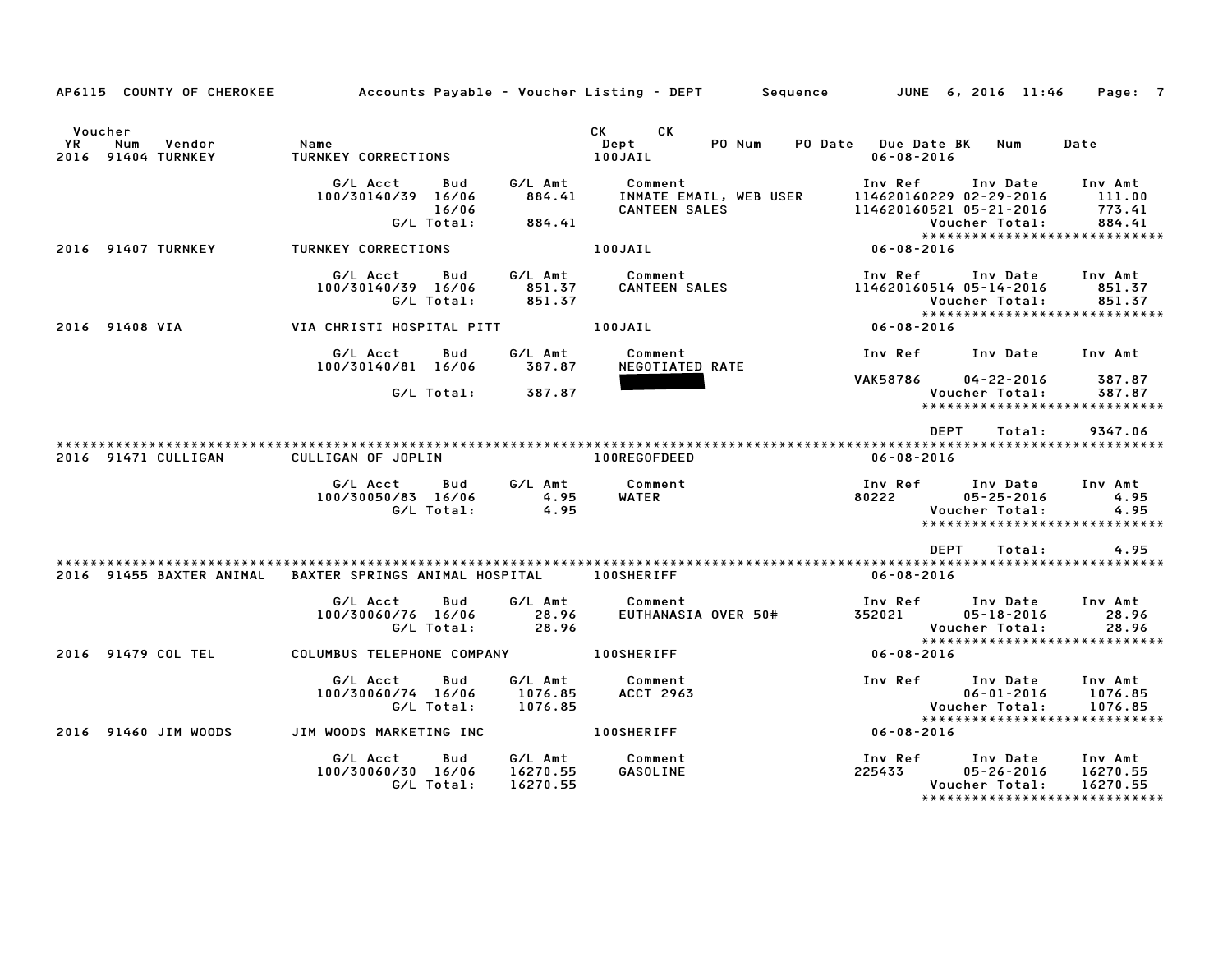|                      |     |                                 | AP6115 COUNTY OF CHEROKEE Accounts Payable – Voucher Listing – DEPT Sequence JUNE 6, 2016 11:46 Page: 8 |                   |                                              |                                                                             |                            |                                                |                                                                                                                             |                                                |                                                                                                                       |  |
|----------------------|-----|---------------------------------|---------------------------------------------------------------------------------------------------------|-------------------|----------------------------------------------|-----------------------------------------------------------------------------|----------------------------|------------------------------------------------|-----------------------------------------------------------------------------------------------------------------------------|------------------------------------------------|-----------------------------------------------------------------------------------------------------------------------|--|
| Voucher<br><b>YR</b> | Num | Vendor<br>2016 91470 KANSASLAND | Name<br>KANSASLAND TIRE OF PITTSBURG 100SHERIFF                                                         |                   |                                              | Dept                                                                        | PO Num                     | PO Date Due Date BK Num                        | $06 - 08 - 2016$                                                                                                            | CK                                             | CK<br>Date                                                                                                            |  |
|                      |     |                                 | G/L Acct<br>100/30060/25 16/06                                                                          | Bud               | $\frac{110.27}{110.27}$<br>G/L Total: 110.27 | G/L Amt Comment                                                             | 1 P235/55R17 TIRE          |                                                | Inv Ref<br>163438                                                                                                           | $05 - 25 - 2016$<br>Voucher Total:             | Inv Date Inv Amt<br>110.27<br>110.27                                                                                  |  |
|                      |     | 2016 91456 KS NARCOTICS         | KANSAS NARCOTICS OFFICERS ASSOC 100SHERIFF                                                              |                   |                                              |                                                                             |                            |                                                | $06 - 08 - 2016$                                                                                                            |                                                | *****************************                                                                                         |  |
|                      |     |                                 | G/L Acct<br>100/30060/75 16/06                                                                          | Bud<br>G/L Total: | G/L Amt<br>20.00<br>20.00                    | Comment                                                                     | Comment<br>KNOA MEMBERSHIP |                                                | $\begin{array}{c} 05-10-2016 \\ \textbf{Voucher Total:} \\ \textbf{***} \textbf{***} \textbf{***} \textbf{***} \end{array}$ |                                                | Inv Ref      Inv Date     Inv Amt<br>20.00<br>20.00<br>*****************************                                  |  |
|                      |     | 2016 91410 LAKELAND             | LAKELAND OFFICE SYSTEMS                                                                                 |                   |                                              | 100SHERIFF                                                                  |                            | $06 - 08 - 2016$                               |                                                                                                                             |                                                |                                                                                                                       |  |
|                      |     |                                 | G/L Acct Bud<br>100/30060/83 16/06                                                                      | G/L Total:        | G/L Amt<br>381.88<br>381.88                  | Comment                                                                     | CONTRACT CHARGES           |                                                | 121016                                                                                                                      | 05-16-2016<br>Voucher Total:                   | Inv Ref Inv Date Inv Amt<br>381.88<br>381.88<br>******************************                                        |  |
|                      |     |                                 | 2016 91412 NATALINIS NATALINI'S AUTOMOTIVE                                                              |                   |                                              | 100SHERIFF                                                                  |                            |                                                | $06 - 08 - 2016$                                                                                                            |                                                |                                                                                                                       |  |
|                      |     |                                 | G/L Acct Bud<br>100/30060/25 16/06                                                                      | 16/05             | G/L Amt<br>113.43                            | Comment<br><b>WRENCH</b><br><b>BRAKE PADS</b><br>WIPER BLADE<br>WIPER BLADE | SWAY BAR LINK REPAIR KIT   | Inv Re<br>603556<br>602876<br>603614<br>603843 | Inv Ref<br>-11<br>403556<br>403556<br>403614<br>405-25-2016<br>403843<br>405-27-2016<br>403851<br>405-27-2016               |                                                | Inv Date Inv Amt<br>16.99<br>$41.99$<br>$19.98$<br>$19.98$<br>$14.49$                                                 |  |
|                      |     |                                 |                                                                                                         |                   | G/L Total: 113.43                            |                                                                             |                            |                                                |                                                                                                                             | Voucher Total:                                 | 113.43                                                                                                                |  |
|                      |     |                                 | 2016 91436 SOUTHERN UNIFOR SOUTHERN UNIFORM & EQUIPMENT 100SHERIFF                                      |                   |                                              |                                                                             |                            |                                                | 06-08-2016                                                                                                                  |                                                |                                                                                                                       |  |
|                      |     |                                 | G/L Acct   Bud   G/L Amt<br>100/30060/22 16/06 462.36                                                   | 16/06             | G/L Total: 462.36                            | Comment                                                                     | GLOVES, SCARFS 33745       |                                                |                                                                                                                             | $05 - 27 - 2016$                               | Inv Ref Inv Date Inv Amt<br>$05 - 25 - 2016$ 372.48<br>89.88<br>Voucher Total: 462.36<br>**************************** |  |
|                      |     |                                 | 2016 91457 TASER TASER INTERNATIONAL                                                                    |                   |                                              | <b>100SHERIFF</b>                                                           |                            |                                                | $06 - 08 - 2016$                                                                                                            |                                                |                                                                                                                       |  |
|                      |     |                                 | G/L Acct<br>100/30060/22 16/06<br>G/L Total:                                                            | <b>Bud</b>        | 150.00<br>150.00                             | G/L Amt Comment<br>Comment<br>CONTROLLER, AXON FLEX                         |                            |                                                | Inv Ref<br>SI1439278                                                                                                        | Inv Date<br>$05 - 20 - 2016$<br>Voucher Total: | Inv Amt<br>150.00<br>150.00                                                                                           |  |
|                      |     | 2016 91413 TEAM THREADS         | TEAM THREADS                                                                                            |                   |                                              | <b>100SHERIFF</b>                                                           |                            |                                                | 06-08-2016                                                                                                                  |                                                | *****************************                                                                                         |  |
|                      |     |                                 | G/L Acct Bud<br>100/30060/22 16/06<br>G/L Total:                                                        |                   | $\begin{array}{c} 60.00 \ 60.00 \end{array}$ | G/L Amt Comment<br>4 SHIRTS                                                 |                            |                                                |                                                                                                                             | $04 - 13 - 2016$<br>Voucher Total:             | Inv Ref Inv Date Inv Amt<br>60.00<br>60.00                                                                            |  |
|                      |     |                                 | 2016 91415 US BANK US BANK EQUIPMENT FINANCE 100SHERIFF                                                 |                   |                                              |                                                                             |                            |                                                | $06 - 08 - 2016$                                                                                                            |                                                |                                                                                                                       |  |
|                      |     |                                 | G/L Acct<br>100/30060/83 16/06 266.46                                                                   | Bud<br>G/L Total: | G/L Amt<br>266.46                            | Comment<br>SHARP COPIER                                                     |                            |                                                | 304762198  05-16-2016                                                                                                       | Voucher Total:                                 | Inv Ref Inv Date Inv Amt<br>266.46<br>266.46<br>*****************************                                         |  |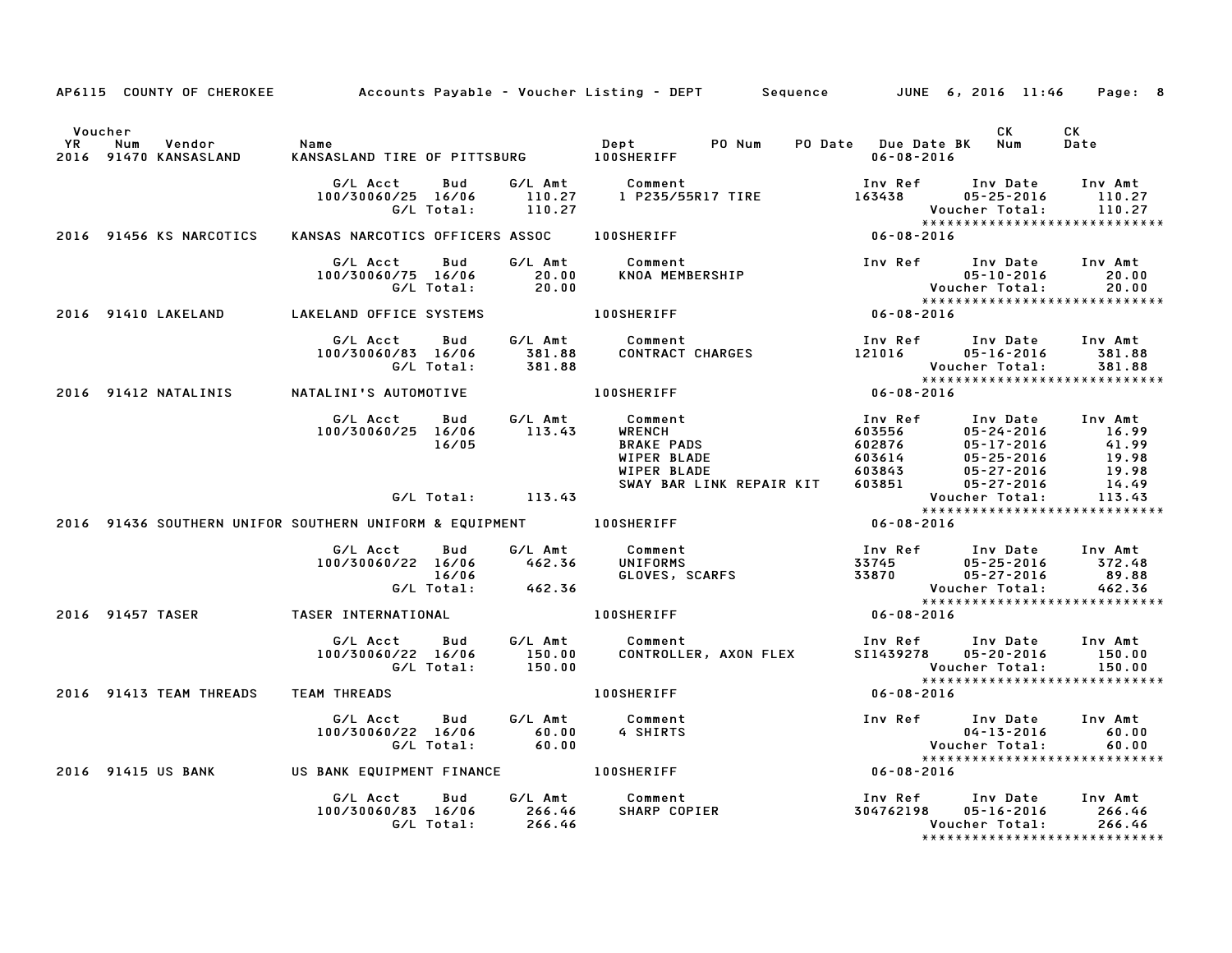|                      |                                        | AP6115 COUNTY OF CHEROKEE Accounts Payable - Voucher Listing - DEPT Sequence JUNE 6, 2016 11:46 Page: 9                                 |                |                                                            |        |                                                                                                                                                                                                                                                                                                                |                                    |                                                           |
|----------------------|----------------------------------------|-----------------------------------------------------------------------------------------------------------------------------------------|----------------|------------------------------------------------------------|--------|----------------------------------------------------------------------------------------------------------------------------------------------------------------------------------------------------------------------------------------------------------------------------------------------------------------|------------------------------------|-----------------------------------------------------------|
| Voucher<br><b>YR</b> | Num<br>Vendor<br>2016 91465 WAMPLER, T | Name                                                                                                                                    |                | Dept                                                       | PO Num | PO Date Due Date BK Num<br>$06 - 08 - 2016$                                                                                                                                                                                                                                                                    | CK .                               | CK<br>Date                                                |
|                      |                                        | G/L Acct       Bud       G/L Amt          Comment<br>100/30060/84 16/06 50.00 CELL PHONE STIPEND<br>G/L Total: 50.00 CELL PHONE STIPEND |                |                                                            |        | Inv Ref Inv Date                                                                                                                                                                                                                                                                                               | $06 - 01 - 2016$<br>Voucher Total: | Inv Amt<br>30.00<br>30.00                                 |
|                      |                                        |                                                                                                                                         |                |                                                            |        | DEPT                                                                                                                                                                                                                                                                                                           | Total:                             | 18970.76                                                  |
|                      | 2016 91433 APPLE                       | APPLEMARKET                                                                                                                             |                | <b>110HWY</b>                                              |        | $06 - 08 - 2016$                                                                                                                                                                                                                                                                                               |                                    |                                                           |
|                      |                                        | G/L Acct Bud<br>110/30110/79 16/06<br>G/L Total:                                                                                        | 2.69<br>2.69   | G/L Amt Comment<br>MAIL TAPE                               |        | Inv Ref       Inv Date<br>2121923       05–17–2016                                                                                                                                                                                                                                                             | Voucher Total:                     | Inv Amt<br>2.69<br>2.69                                   |
|                      | 2016 91435 BLEVINS                     | BLEVINS ASPHALT CONSTRUCTION CO INC 110HWY                                                                                              |                |                                                            |        | $06 - 08 - 2016$                                                                                                                                                                                                                                                                                               |                                    |                                                           |
|                      |                                        | G/L Acct Bud<br>110/30110/34 16/05 174.72                                                                                               | G⁄L Amt        | Comment<br>COLD MIX<br>COLD MIX                            |        | Inv Ref Inv Date Inv Amt<br>$\begin{array}{ccccccccc}\n1111 & R21 & 111 & 2111 & 3111 & 3111 & 3111 & 3111 & 3111 & 3111 & 3111 & 3111 & 3111 & 3111 & 3111 & 3111 & 3111 & 3111 & 3111 & 3111 & 3111 & 3111 & 3111 & 3111 & 3111 & 3111 & 3111 & 3111 & 3111 & 3111 & 3111 & 3111 & 3111 & 3111 & 3111 & 311$ |                                    |                                                           |
|                      |                                        | G/L Total: 174.72                                                                                                                       |                |                                                            |        |                                                                                                                                                                                                                                                                                                                |                                    | Voucher Total: 174.72<br>******************************** |
|                      | 2016 91468 BOB PAGE                    | BOB PAGE AUTO SUPPLY INC 110HWY                                                                                                         |                |                                                            |        |                                                                                                                                                                                                                                                                                                                |                                    |                                                           |
|                      |                                        | 110/30110/79 16/06 171.96 XTREME BLUE<br>G/L Total: 171.96 XTREME BLUE<br>G/L Total: 171.96<br>110/30110/79 16/06                       |                |                                                            |        | Inv Ref      Inv Date     Inv Amt<br>5971-67710 05-25-2016                                                                                                                                                                                                                                                     |                                    | 171.96                                                    |
|                      | 2016 91414 CINTAS 0855                 | CINTAS CORP                                                                                                                             |                | 110HWY                                                     |        | $06 - 08 - 2016$                                                                                                                                                                                                                                                                                               |                                    |                                                           |
|                      |                                        | G/L Acct Bud<br>110/30110/89 16/06<br>G/L Total:                                                                                        | 11.50<br>11.50 | G/L Amt Comment<br>GLOVES                                  |        | Inv Ref<br>8402724371 05-13-2016                                                                                                                                                                                                                                                                               | Inv Date Inv Amt<br>Voucher Total: | 11.50<br>11.50                                            |
|                      | 2016 91459 CLEAN                       | CLEAN THE UNIFORM CO JOPLIN 110HWY                                                                                                      |                |                                                            |        | $06 - 08 - 2016$                                                                                                                                                                                                                                                                                               |                                    | *****************************                             |
|                      |                                        | G/L Acct<br>Bud<br>110/30110/42 16/06<br>G/L Total:                                                                                     |                | G/L Amt         Comment<br>81.57       3X5  SCRAF<br>81.57 |        |                                                                                                                                                                                                                                                                                                                | Voucher Total:                     | Inv Amt<br>81.57<br>81.57                                 |
|                      | 2016 91486 COL TEL                     | COLUMBUS TELEPHONE COMPANY 110HWY                                                                                                       |                |                                                            |        | 06-08-2016                                                                                                                                                                                                                                                                                                     |                                    | *****************************                             |
|                      |                                        | G/L Acct Bud<br>110/30110/72 16/05 207.16                                                                                               | G⁄L Amt        | Comment<br>PHONE BILL                                      |        | Inv Ref      Inv Date     Inv Amt<br>$2586$ $06-01-2016$                                                                                                                                                                                                                                                       | Voucher Total:                     | 207.16<br>207.16                                          |
|                      | 2016 91423 CONTROLS                    | CONTROLS & ELECTRIC MOTOR CO INC 110HWY                                                                                                 |                |                                                            |        | 06-08-2016                                                                                                                                                                                                                                                                                                     |                                    |                                                           |
|                      |                                        | G/L Acct Bud<br>110/30110/89 16/06 2019.60<br>G/L Total: 2019.60                                                                        | G/L Amt        | Comment<br>MOTOR                                           |        | Inv Ref      Inv Date     Inv Amt<br>46879            05–12–2016       2019.60                                                                                                                                                                                                                                 | Voucher Total:                     | 2019.60<br>2019.60                                        |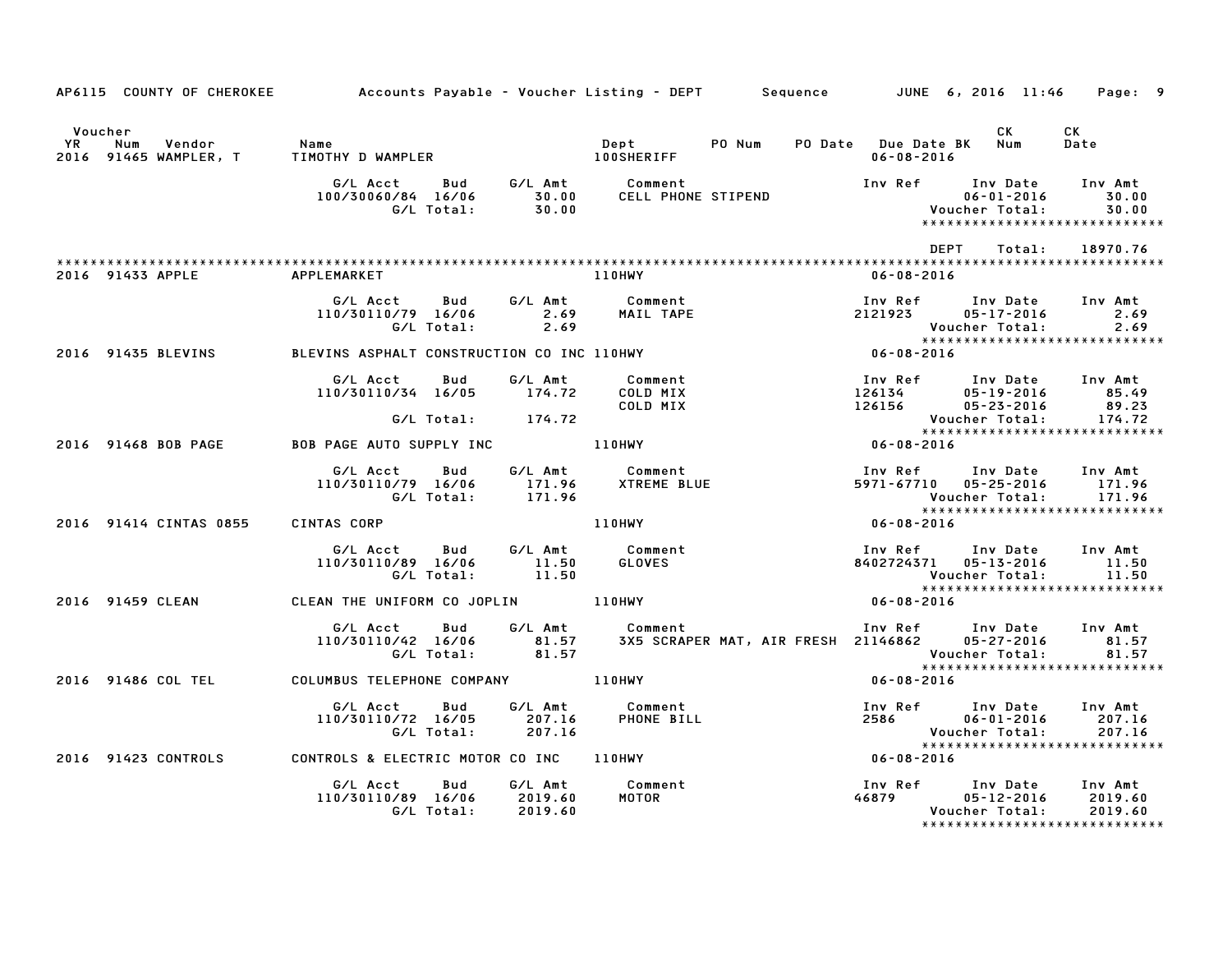|                      |                          |                       | AP6115 COUNTY OF CHEROKEE         Accounts Payable – Voucher Listing – DEPT     Sequence     JUNE 6, 2016 11:46 |                          |                     |                                                                      |        |                                                                                                                |                                                                        | Page: 10                                                      |
|----------------------|--------------------------|-----------------------|-----------------------------------------------------------------------------------------------------------------|--------------------------|---------------------|----------------------------------------------------------------------|--------|----------------------------------------------------------------------------------------------------------------|------------------------------------------------------------------------|---------------------------------------------------------------|
| Voucher<br><b>YR</b> | Num<br>2016 91399 FABICK | Vendor                | Name<br>JOHN FABICK TRACTOR CO                                                                                  |                          | Dept<br>110HWY      | Dept                                                                 | PO Num | PO Date Due Date BK Num<br>$06 - 08 - 2016$                                                                    | CK                                                                     | CK<br>Date                                                    |
|                      |                          |                       | G/L Acct<br>110/30110/79 16/06                                                                                  | Bud                      | 112.79              | G/L Amt Comment<br><b>RING</b><br><b>TUBE FUEL</b><br><b>BRACKET</b> |        | Inv Ref<br>PIJ00297523 05-20-2016<br>PIJ00297609 05-23-2016<br>PIJ00297678 05-24-2016                          | Inv Date                                                               | Inv Amt<br>43.00<br>60.33<br>9.46                             |
|                      |                          |                       |                                                                                                                 |                          | G/L Total: 112.79   |                                                                      |        |                                                                                                                | Voucher Total:                                                         | 112.79                                                        |
|                      |                          | 2016 91432 FLEETPRIDE | FLEETPRIDE                                                                                                      |                          |                     | <b>110HWY</b>                                                        |        | $06 - 08 - 2016$                                                                                               |                                                                        | ******************************                                |
|                      |                          |                       | G/L Acct   Bud   G/L Amt<br>110/30110/79 16/06<br>G/L Total:                                                    |                          | 48.94               | Comment<br>48.94 FILTER, CAB AIR ELEMENT                             |        | Inv Ref Inv Date Inv Amt<br>77244493 05-16-2016                                                                |                                                                        | 48.94<br>Voucher Total: 48.94<br>**************************** |
|                      |                          | 2016 91424 JIM WOODS  | JIM WOODS MARKETING INC                                                                                         |                          |                     | <b>110HWY</b>                                                        |        | $06 - 08 - 2016$                                                                                               |                                                                        |                                                               |
|                      |                          |                       | G/L Acct<br>110/30110/31 16/06                                                                                  | Bud                      | 4058.23             | G/L Amt Comment<br>DIESEL<br>DIESEL                                  |        | Inv Ref      Inv Date     Inv Amt<br>225033 05-11-2016<br>225257 05-20-2016                                    | 05-11-2016 2561.66                                                     | 1496.57                                                       |
|                      |                          |                       |                                                                                                                 |                          | G/L Total: 4058.23  |                                                                      |        |                                                                                                                | Voucher Total:                                                         | 4058.23                                                       |
|                      |                          |                       | 2016 91420 JOPLIN FREIGHT JOPLIN FREIGHTLINER SALES INC 110HWY                                                  |                          |                     |                                                                      |        | $06 - 08 - 2016$                                                                                               |                                                                        |                                                               |
|                      |                          |                       |                                                                                                                 |                          |                     |                                                                      |        |                                                                                                                |                                                                        |                                                               |
|                      |                          |                       | G/L Acct<br>110/30110/79 16/06 25.62                                                                            | <b>Bud</b><br>G/L Total: | 25.62               | G/L Amt Comment<br>HOSE, ELBOW                                       |        | Inv Ref      Inv Date     Inv Amt<br>47701106                                                                  | 05-20-2016<br>Voucher Total:                                           | 25.62<br>25.62                                                |
|                      |                          | 2016 91429 KANSASLAND | KANSASLAND TIRE OF PITTSBURG 110HWY                                                                             |                          |                     |                                                                      |        | $06 - 08 - 2016$                                                                                               |                                                                        | *****************************                                 |
|                      |                          |                       | G/L Acct<br>110/30110/33 16/06 2053.46                                                                          | Bud                      | G/L Amt             | Comment<br>TIRES<br>TUBE<br>TIRES<br>TIRES                           |        | Inv Ref Inv Date Inv Amt<br>163236<br>163470<br>163321<br>163463                                               | 05-17-2016<br>$05 - 26 - 2016$<br>$05 - 20 - 2016$<br>$05 - 26 - 2016$ | 667.19<br>193.60<br>853.41<br>339.26                          |
|                      |                          |                       |                                                                                                                 |                          | G/L Total: 2053.46  |                                                                      |        |                                                                                                                | Voucher Total:                                                         | 2053.46                                                       |
|                      |                          |                       |                                                                                                                 |                          |                     |                                                                      |        |                                                                                                                |                                                                        | *****************************                                 |
|                      | 2016 91497 KS GAS        |                       | KANSAS GAS SERVICE                                                                                              |                          |                     | <b>110HWY</b>                                                        |        | $06 - 08 - 2016$                                                                                               |                                                                        |                                                               |
|                      |                          |                       | G/L Acct<br>110/30110/72 16/06                                                                                  | <b>Bud</b>               | G/L Amt<br>263.34   | <b>Comment</b><br><b>GAS SERVICE</b><br>510738202155527000           |        | Inv Ref Inv Date Inv Amt                                                                                       | $05 - 21 - 2016$ 60.65                                                 |                                                               |
|                      |                          |                       |                                                                                                                 |                          |                     | 510148149119141118                                                   |        |                                                                                                                | $05 - 21 - 2016$                                                       | 202.69                                                        |
|                      |                          |                       |                                                                                                                 |                          | $G/L$ Total: 263.34 |                                                                      |        |                                                                                                                | Voucher Total:                                                         | 263.34<br>*****************************                       |
|                      | 2016 91402 MHC           |                       | MHC                                                                                                             |                          |                     | 110HWY                                                               |        | $06 - 08 - 2016$                                                                                               |                                                                        |                                                               |
|                      |                          |                       | G/L Acct<br>110/30110/79 16/06                                                                                  | Bud                      | G/L Amt<br>255.21   | Comment<br>FILTER, AIR FILTER<br>AIR FILTER                          |        | Inv Ref Inv Date Inv Amt<br>100 Ref 100 100<br>285600743431 05-23-2016 86.13<br>285600743343 05-20-2016 134.90 |                                                                        |                                                               |
|                      |                          |                       |                                                                                                                 | G/L Total:               | 255.21              | FILTER                                                               |        | 285600743587 05-25-2016                                                                                        | Voucher Total:                                                         | 34.18<br>255.21<br>*****************************              |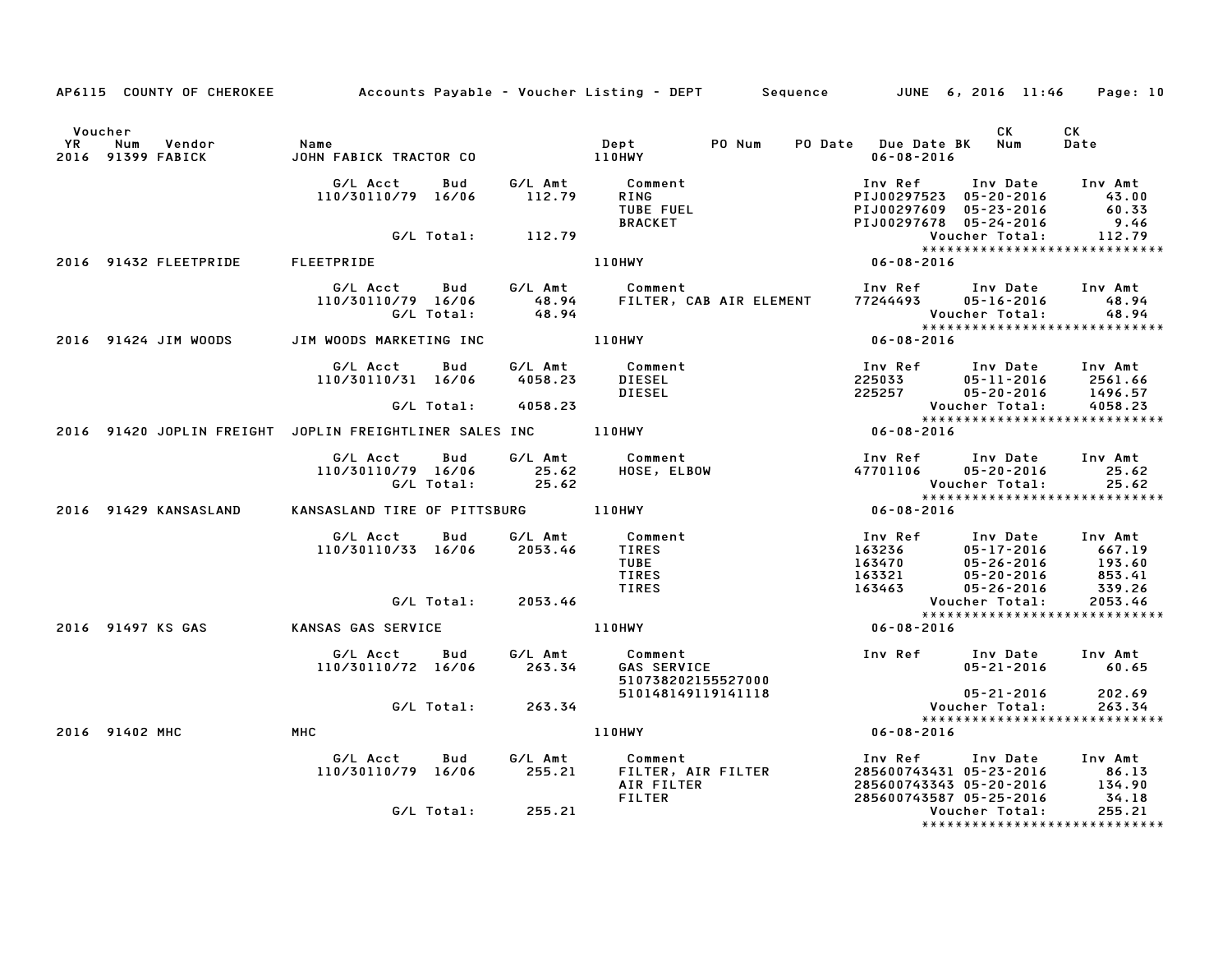|    |                |                                |                                                              |            |                          | AP6115 COUNTY OF CHEROKEE Accounts Payable - Voucher Listing - DEPT Sequence JUNE 6, 2016 11:46 Page: 11                                                                             |                  |                                                                                                                  |                             |
|----|----------------|--------------------------------|--------------------------------------------------------------|------------|--------------------------|--------------------------------------------------------------------------------------------------------------------------------------------------------------------------------------|------------------|------------------------------------------------------------------------------------------------------------------|-----------------------------|
| YR | Voucher<br>Num | Vendor<br>2016 91469 MUNICIPAL | Name<br>MUNICIPAL INDUSTRIAL SUPPLY 110HWY                   |            |                          | Dept PO Num                                                                                                                                                                          | 06-08-2016       | CK .<br>PO Date Due Date BK Num                                                                                  | <b>CK</b><br>Date           |
|    |                |                                | G/L Acct<br>110/30110/79 16/06                               | Bud        | G/L Total:       2259.29 | G/L Amt          Comment<br>2259.29        PARTS<br><b>PARTS</b>                                                                                                                     |                  | Inv Ref Inv Date Inv Amt<br>2733 05-27-2016 2259.29<br>Voucher Total: 2259.29<br>******************************* |                             |
|    |                |                                |                                                              |            |                          | 2016 91421 NATALINIS NATALINI'S AUTOMOTIVE THE RESERVENCE RELATION OF THE RESERVENCE OF THE RELATION                                                                                 | $06 - 08 - 2016$ |                                                                                                                  |                             |
|    |                |                                | G/LAcct Bud G/LAmt<br>110/30110/79 16/06 133.54              |            |                          | Comment<br><b>BRAKE FLUID</b><br>BRAKE FLUID<br>FITTING, HOSE END<br>ADAPTER____<br>ADAPTER<br>AIR FILTER<br>AIR FILTER<br><b>HOSE END</b><br>GEAR OIL                               |                  | Inv Ref      Inv Date     Inv Amt                                                                                |                             |
|    |                |                                |                                                              |            | G/L Total: 133.54        |                                                                                                                                                                                      |                  | Voucher Total:<br>*****************************                                                                  | 133.54                      |
|    |                | 2016 91464 PARCOM              | PARCOM COLUMBUS                                              |            |                          | 110HWY                                                                                                                                                                               | $06 - 08 - 2016$ |                                                                                                                  |                             |
|    |                |                                |                                                              |            |                          | G/L Acct Bud G/L Amt Comment<br>110/30110/79 $16/06$ 459.00 16 PORT STATION CARD<br>G/L Total: 459.00                                                                                |                  | Inv Ref Inv Date<br>397 05-25-2016 1.000<br>Voucher Total: 459.00<br>********************************            | Inv Amt                     |
|    |                |                                |                                                              |            |                          |                                                                                                                                                                                      | $06 - 08 - 2016$ |                                                                                                                  |                             |
|    |                |                                |                                                              |            |                          | 6035181142905276                                                                                                                                                                     |                  | Inv Ref      Inv Date<br>05-28-2016<br>05-28-2016 40.17                                                          | Inv Amt                     |
|    |                |                                |                                                              |            | G/L Total: 40.17         |                                                                                                                                                                                      |                  | Voucher Total:                                                                                                   | 40.17                       |
|    |                | 2016 91401 PURCELL             | PURCELL TIRE & RUBBER COMPANY 110HWY                         |            |                          | $06 - 08 - 2016$                                                                                                                                                                     |                  |                                                                                                                  |                             |
|    |                |                                | 110/30110/33 16/06 2285.25                                   |            |                          | 1nv Ref       Inv Date     Inv Amt<br>2611280         05–24–2016       1235.25<br>2611122           05–12–2016      1050.00<br>G/L Acct Bud G/L Amt Comment<br><b>TIRES</b><br>TIRES |                  |                                                                                                                  |                             |
|    |                |                                |                                                              | G/L Total: | 2285.25                  |                                                                                                                                                                                      |                  | Voucher Total:<br>Voucher Total: 2285.25<br>*****************************<br>06-08-2016                          | 2285.25                     |
|    |                |                                | 2016 91426 SAFETY SAFETY FIRST SUPPLY CO LLC 110HWY          |            |                          |                                                                                                                                                                                      |                  |                                                                                                                  |                             |
|    |                |                                |                                                              |            |                          |                                                                                                                                                                                      |                  | Voucher Total: 79.50<br>****************************                                                             |                             |
|    |                | 2016 91418 SCHWAB              | SCHWAB-EATON PA                                              |            |                          | <b>110HWY</b>                                                                                                                                                                        | $06 - 08 - 2016$ |                                                                                                                  |                             |
|    |                |                                | G/L Acct<br>110/30110/79 16/06 4687.50<br>G/L Total: 4687.50 |            |                          | Bud G/L Amt Comment<br>FLOOD DAMAGE INVESTIGATION CHEROKEE 05-18-2016                                                                                                                |                  | Inv Ref Inv Date Inv Amt<br>Voucher Total:<br>*****************************                                      | 4687.50<br>4687.50          |
|    |                |                                | 2016 91422 TRI STATE ASPHA TRI-STATE ASPHALT                 |            |                          | $06 - 08 - 2016$<br>110HWY                                                                                                                                                           |                  |                                                                                                                  |                             |
|    |                |                                |                                                              |            |                          | G/L Acct Bud G/L Amt Comment<br>110/30110/34 16/06 427.25 TYPE B ASPHALT<br>G/L Total: 427.25 TYPE B ASPHALT                                                                         |                  | Inv Ref Inv Date<br>23156 05-20-2016<br>Voucher Total:                                                           | Inv Amt<br>427.25<br>427.25 |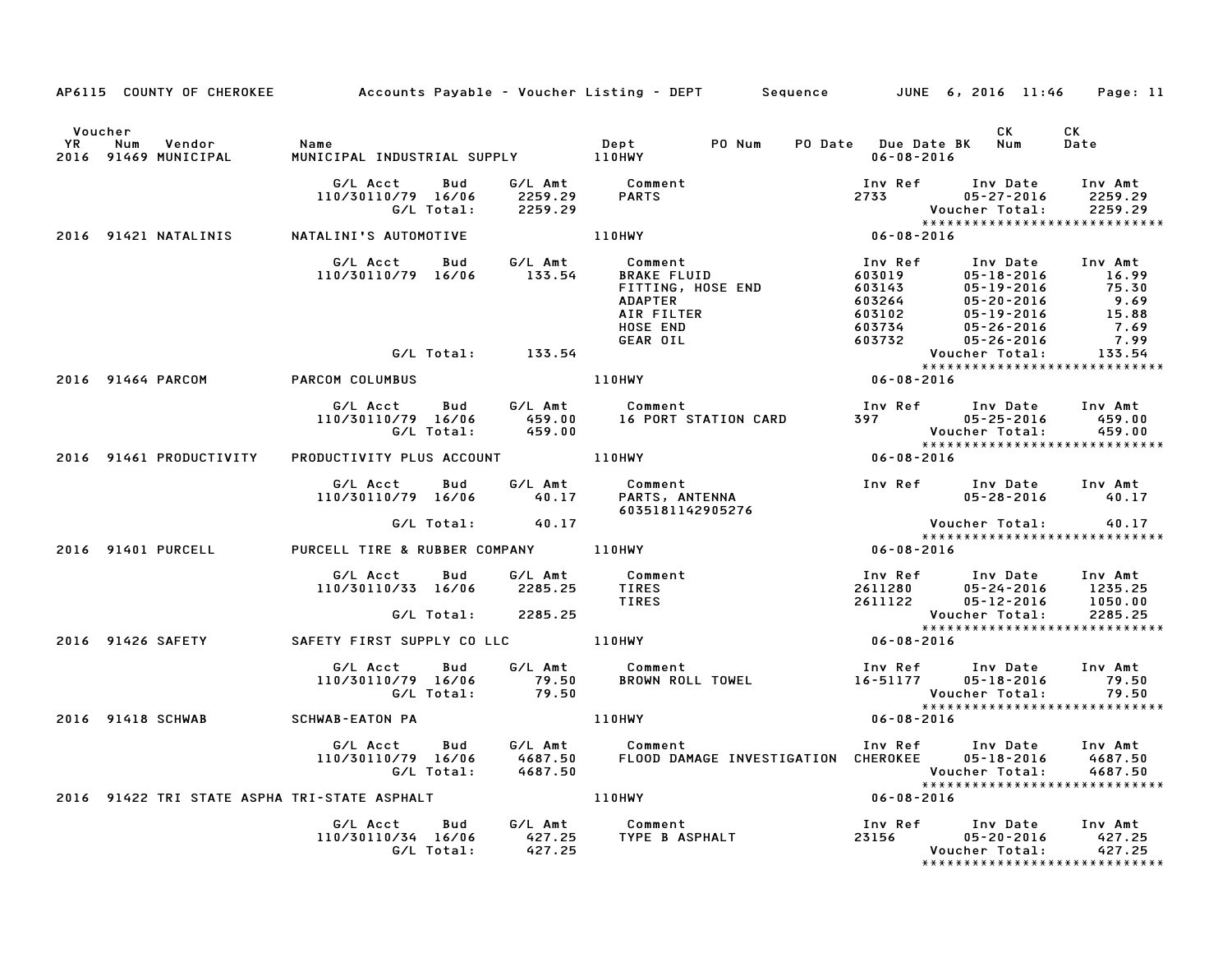| AP6115 COUNTY OF CHEROKEE                     | Accounts Payable – Voucher Listing – DEPT         Sequence |                                 |                                                                                        |                                         | JUNE 6, 2016 11:46                                                               | Page: 12                                          |
|-----------------------------------------------|------------------------------------------------------------|---------------------------------|----------------------------------------------------------------------------------------|-----------------------------------------|----------------------------------------------------------------------------------|---------------------------------------------------|
| Voucher<br><b>YR</b><br>Num<br>Vendor<br>2016 | Name<br>91427 TRUE VALUE COL TRUE VALUE COLUMBUS           |                                 | PO Num<br>Dept<br>110HWY                                                               | PO Date Due Date BK<br>$06 - 08 - 2016$ | CK<br>Num                                                                        | CK.<br>Date                                       |
|                                               | G/L Acct<br>Bud<br>110/30110/79 16/06<br>G/L Total:        | G/L Amt<br>102.00<br>102.00     | Comment<br>FLOW TUBE                                                                   | Inv Ref<br>A276245                      | Inv Date<br>$05 - 18 - 2016$<br>Voucher Total:<br>*****************************  | Inv Amt<br>102.00<br>102.00                       |
| 2016 91487 US CELLULAR                        | US CELLULAR                                                |                                 | 110HWY                                                                                 | $06 - 08 - 2016$                        |                                                                                  |                                                   |
|                                               | G/L Acct<br>Bud<br>110/30110/72 16/06<br>G/L Total:        | G/L Amt<br>50.56<br>50.56       | Comment<br>CELL PHONE                                                                  | Inv Ref<br>943125780                    | Inv Date<br>$05 - 20 - 2016$<br>Voucher Total:<br>*****************************  | Inv Amt<br>50.56<br>50.56                         |
| 2016 91397 WISDOMS                            | WISDOM'S PUMP SERVICE INC                                  |                                 | <b>110HWY</b>                                                                          | 06-08-2016                              |                                                                                  |                                                   |
|                                               | G/L Acct<br>Bud<br>110/30110/79 16/06                      | G/L Amt<br>191.00               | Comment<br>PARTS, LABOR, MILEAGE<br>GAS PUMPS WENT OUT DUE<br>TO LIGHTING<br>5/24/2016 | Inv Ref<br>13021                        | Inv Date<br>$05 - 24 - 2016$                                                     | Inv Amt<br>191.00                                 |
|                                               | G/L Total:                                                 | 191.00                          |                                                                                        |                                         | Voucher Total:                                                                   | 191.00                                            |
| 2016 91409 ZWAHLEN, J                         | JOHNNY JAY ZWAHLEN                                         |                                 | 110HWY                                                                                 | $06 - 08 - 2016$                        | *****************************                                                    |                                                   |
|                                               | G/L Acct<br>Bud<br>110/30110/30 16/06<br>G/L Total:        | G/L Amt<br>62.30<br>62.30       | Comment<br><b>FUEL</b>                                                                 | Inv Ref                                 | Inv Date<br>$05 - 23 - 2016$<br>Voucher Total:<br>****************************** | Inv Amt<br>62.30<br>62.30                         |
|                                               |                                                            |                                 |                                                                                        |                                         | <b>DEPT</b><br>Total:                                                            | 20264.15                                          |
| 2016 91448 EXTENSION                          | CHEROKEE COUNTY EXTENSION COUNCIL                          |                                 | <b>120EXTENSION</b>                                                                    | $06 - 08 - 2016$                        |                                                                                  |                                                   |
|                                               | G/L Acct<br>Bud<br>120/30120/89 16/06<br>G/L Total:        | G/L Amt<br>51075.50<br>51075.50 | Comment<br>QUARTERLY DISTRIBUTION                                                      | Inv Ref                                 | Inv Date<br>$06 - 01 - 2016$<br>Voucher Total:<br>****************************** | Inv Amt<br>51075.50<br>51075.50                   |
|                                               |                                                            |                                 |                                                                                        |                                         | <b>DEPT</b><br>Total:                                                            | 51075.50                                          |
| 2016 91480 COL TEL                            | COLUMBUS TELEPHONE COMPANY                                 |                                 | 130NOXWEED                                                                             | $06 - 08 - 2016$                        |                                                                                  |                                                   |
|                                               | G/L Acct<br>Bud<br>130/30130/74 16/06<br>G/L Total:        | G/L Amt<br>109.22<br>109.22     | Comment<br><b>ACCT 2293</b>                                                            | Inv Ref                                 | Inv Date<br>$06 - 01 - 2016$<br>Voucher Total:<br>****************************** | Inv Amt<br>109.22<br>109.22                       |
| 2016 91416 GRANT, LO                          | <b>LOGAN S GRANT</b>                                       |                                 | 130NOXWEED                                                                             | $06 - 08 - 2016$                        |                                                                                  |                                                   |
|                                               | G/L Acct<br>Bud<br>130/30130/89 16/06<br>G/L Total:        | G/L Amt<br>92.25<br>92.25       | Comment<br>REIMB/CERT EXAM FEE                                                         | Inv Ref                                 | Inv Date<br>$05 - 18 - 2106$<br>Voucher Total:<br>*****************************  | Inv Amt<br>92.25<br>92.25                         |
|                                               |                                                            |                                 |                                                                                        |                                         | <b>DEPT</b><br>Total:                                                            | 201.47<br>* * * * * * * * * * * * * * * * * * * * |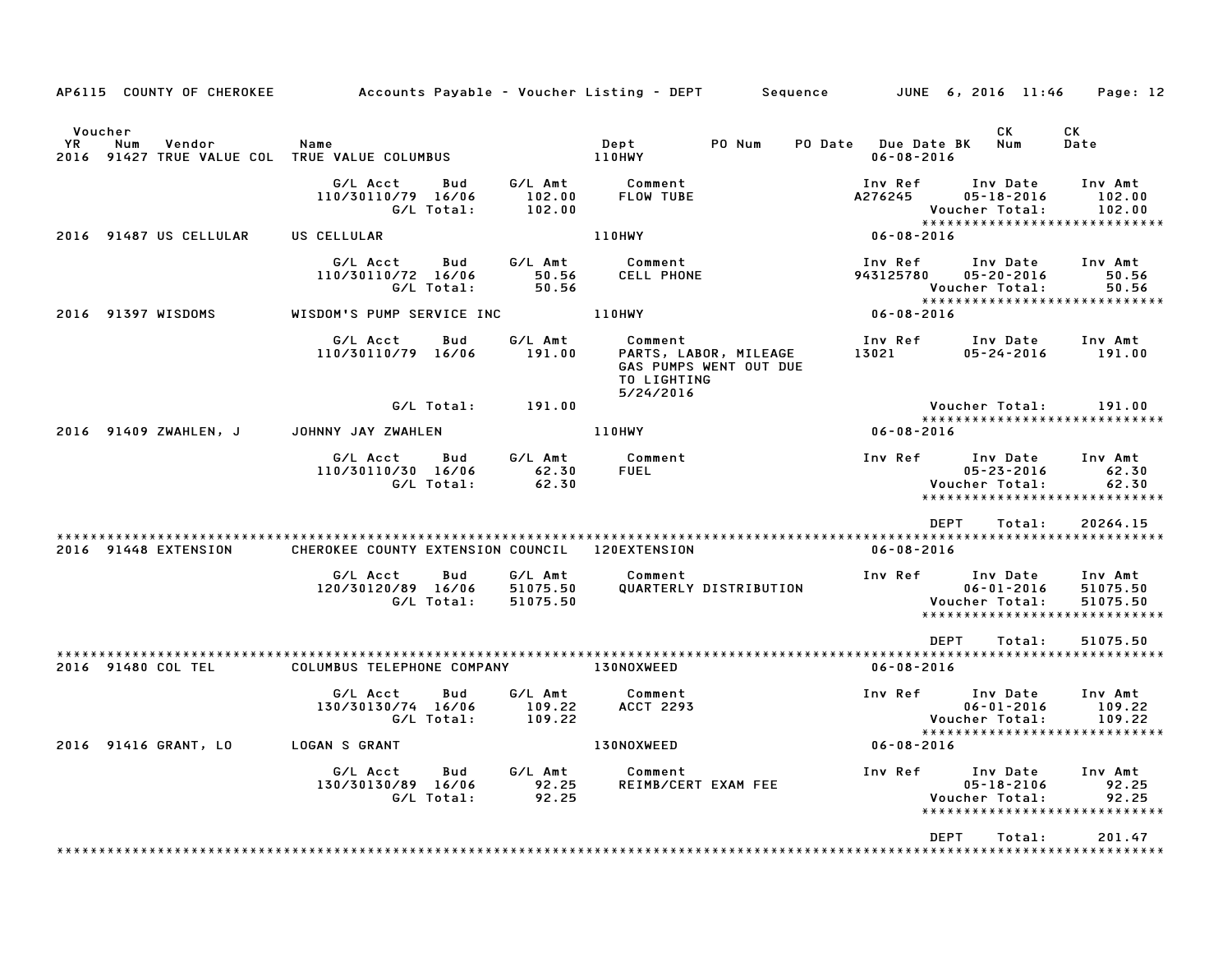|               |                                                                              |                                                       |            |                       | AP6115 COUNTY OF CHEROKEE Accounts Payable - Voucher Listing - DEPT Sequence JUNE 6, 2016 11:46 Page: 13 |                  |                                                               |                   |
|---------------|------------------------------------------------------------------------------|-------------------------------------------------------|------------|-----------------------|----------------------------------------------------------------------------------------------------------|------------------|---------------------------------------------------------------|-------------------|
| Voucher<br>YR | Num<br>Vendor<br>2016 91450 CERTIFIED                                        | Name<br>CERTIFIED LANGUAGES INTERNATIONL, L 140HEALTH |            |                       |                                                                                                          | $06 - 08 - 2016$ | CK                                                            | <b>CK</b><br>Date |
|               |                                                                              | G/L Acct<br>140/30140/89 16/06                        | Bud        | G/L Amt<br>100.00     | Comment<br>TRANSLATION ORDER DOCUMENTS 9531051316T 05-13-2016 100.00<br>WIC PROGRAM                      | Inv Ref          | Inv Date Inv Amt                                              |                   |
|               |                                                                              |                                                       |            | $G/L$ Total: $100.00$ |                                                                                                          |                  | Voucher Total: 100.00<br>*****************************        |                   |
|               | 2016 91489 COL TEL           COLUMBUS TELEPHONE COMPANY            140HEALTH |                                                       |            |                       |                                                                                                          | $06 - 08 - 2016$ |                                                               |                   |
|               |                                                                              | G/L Acct Bud<br>140/30140/74 16/06                    |            | 507.40                | G/L Amt Comment<br>WIC PROGRAM                                                                           |                  | Inv Ref Inv Date Inv Amt                                      |                   |
|               |                                                                              |                                                       |            |                       | ACCT 2311<br>HEALTH DEPT                                                                                 |                  | $06 - 01 - 2016$ 94.12                                        |                   |
|               |                                                                              |                                                       |            | G/L Total: 507.40     | <b>ACCT 2060</b>                                                                                         |                  | $06 - 01 - 2016$ 413.28<br>Voucher Total:                     | 507.40            |
|               | 2016 91451 EMPIRE                                                            |                                                       |            |                       | EMPIRE DISTRICT ELECTRIC COMPANY 140HEALTH                                                               | $06 - 08 - 2016$ | *****************************                                 |                   |
|               |                                                                              |                                                       |            |                       |                                                                                                          |                  |                                                               |                   |
|               |                                                                              | G/L Acct   Bud   G/L Amt<br>140/30140/72 16/06        |            | 490.32                | Comment<br>HEALTH DEPT                                                                                   |                  | Inv Ref Inv Date Inv Amt                                      |                   |
|               |                                                                              |                                                       |            | G/L Total: 490.32     | ACCT 616527-32-7                                                                                         |                  | 05-17-2016<br>Voucher Total:                                  | 490.32<br>490.32  |
|               |                                                                              |                                                       |            |                       |                                                                                                          |                  | *****************************                                 |                   |
|               | 2016 91490 KS GAS                                                            | KANSAS GAS SERVICE                                    |            |                       | 140HEALTH                                                                                                | $06 - 08 - 2016$ |                                                               |                   |
|               |                                                                              | G/L Acct Bud<br>140/30140/72 16/06                    |            | 81.00                 | G/L Amt Comment<br>HEALTH DEPT                                                                           |                  | Inv Ref Inv Date Inv Amt                                      |                   |
|               |                                                                              |                                                       | G/L Total: | 81.00                 | ACCT 510080477 1188672 27                                                                                |                  | 05-26-2016<br>Voucher Total:                                  | 81.00<br>81.00    |
|               | 2016 91452 MEDICAL WASTE MEDICAL WASTE SERVICES                              |                                                       |            |                       | 140HEALTH                                                                                                | $06 - 08 - 2016$ | ******************************                                |                   |
|               |                                                                              |                                                       |            |                       |                                                                                                          |                  |                                                               |                   |
|               |                                                                              | G/L Acct Bud<br>140/30140/82 16/06                    |            | G/L Amt<br>99.00      | Comment (COMMENT) inv Ref (COMMENT) Inv Date (Inv Amt)<br>HEALTH DEPT<br>Comment                         |                  |                                                               |                   |
|               |                                                                              |                                                       |            |                       | MONTHLY BIOHAZARD WASTE<br>DISPOSAL                                                                      |                  | W67120 05-25-2016 99.00                                       |                   |
|               |                                                                              |                                                       | G/L Total: | 99.00                 |                                                                                                          |                  | Voucher Total: 99.00<br>*****************************         |                   |
|               | 2016 91466 NATALINIS                                                         | NATALINI'S AUTOMOTIVE                                 |            |                       | <b>140HEALTH</b>                                                                                         | 06-08-2016       |                                                               |                   |
|               |                                                                              | G/L Acct Bud<br>140/30140/25 16/06                    |            | G/L Amt<br>85.12      | Comment<br>________<br>HEALTH DEPT<br>OTL FILE                                                           |                  | Inv Ref     Inv Date    Inv Amt                               |                   |
|               |                                                                              |                                                       |            |                       | OIL FILTER, OIL, WIPER<br>OIL FILTER, OIL                                                                |                  | 603067 05-19-2016                                             | 55.67             |
|               |                                                                              |                                                       |            | $G/L$ Total: $85.12$  |                                                                                                          | 603388           | 05-23-2016<br>Voucher Total:                                  | 29.45<br>85.12    |
|               | 2016 91453 QUALITY PEST                                                      | QUALITY PEST CONTROL INC                              |            |                       | 140HEALTH                                                                                                | $06 - 08 - 2016$ | *****************************                                 |                   |
|               |                                                                              |                                                       |            |                       |                                                                                                          |                  |                                                               |                   |
|               |                                                                              | G/L Acct<br>140/30140/80 16/06 50.00                  | Bud        |                       | G/L Amt Comment<br><b>HEALTH DEPT</b>                                                                    |                  | Inv Ref      Inv Date     Inv Amt                             |                   |
|               |                                                                              |                                                       | G/L Total: | 50.00                 | MONTHLY SPRAY                                                                                            | 95952            | 05-17-2016<br>Voucher Total:<br>***************************** | 50.00<br>50.00    |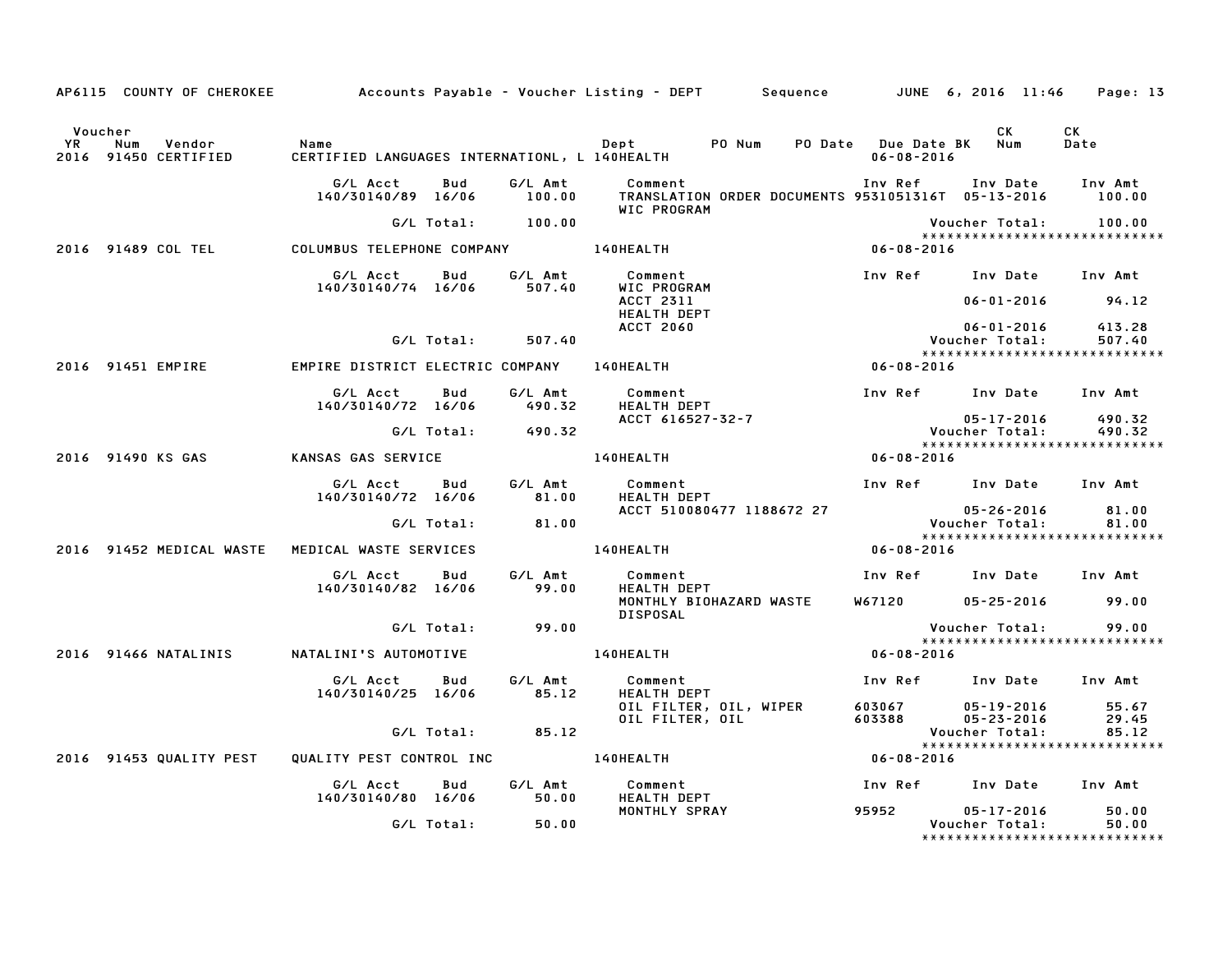| AP6115 COUNTY OF CHEROKEE                               | Accounts Payable – Voucher Listing – DEPT         Sequence |                   |                                 |                                                   |                                        |                                         | JUNE 6, 2016 11:46                                                               | Page: 14                        |
|---------------------------------------------------------|------------------------------------------------------------|-------------------|---------------------------------|---------------------------------------------------|----------------------------------------|-----------------------------------------|----------------------------------------------------------------------------------|---------------------------------|
| Voucher<br>YR.<br>Num<br>Vendor<br>2016 91454 RICOH USA | Name<br>RICOH USA, INC                                     |                   |                                 | Dept<br>140HEALTH                                 | PO Num                                 | PO Date Due Date BK<br>$06 - 08 - 2016$ | CK<br>Num                                                                        | СK<br>Date                      |
|                                                         | G/L Acct<br>140/30140/76 16/06                             | Bud               | G/L Amt<br>369.45               | Comment<br>WIC PROGRAM                            |                                        | Inv Ref                                 | Inv Date                                                                         | Inv Amt                         |
|                                                         |                                                            | G/L Total:        | 369.45                          |                                                   | PARTS/LABOR COPIER/FAX MACH 1062839011 |                                         | $05 - 15 - 2016$<br>Voucher Total:<br>*****************************              | 369.45<br>369.45                |
|                                                         |                                                            |                   |                                 |                                                   |                                        |                                         | <b>DEPT</b><br>Total:                                                            | 1782.29                         |
| 2016 91449 CHEROKEE FAIR                                | CHEROKEE COUNTY FAIR BOARD                                 |                   |                                 | 150FAIR                                           |                                        | $06 - 08 - 2016$                        |                                                                                  |                                 |
|                                                         | G/L Acct<br>150/30150/89 16/06                             | Bud<br>G/L Total: | G/L Amt<br>3000.00<br>3000.00   | Comment                                           | QUARTERLY DISTRIBUTION                 | Inv Ref                                 | Inv Date<br>$06 - 01 - 2016$<br>Voucher Total:<br>*****************************  | Inv Amt<br>3000.00<br>3000.00   |
|                                                         |                                                            |                   |                                 |                                                   |                                        |                                         | <b>DEPT</b><br>Total:                                                            | 3000.00                         |
| 2016 91467 LOCKWOOD                                     | LOCKWOOD COMPANY                                           |                   |                                 | 160ELECT                                          |                                        | $06 - 08 - 2016$                        |                                                                                  |                                 |
|                                                         | G/L Acct<br>160/30160/21 16/06                             | Bud               | G/L Amt<br>1124.05              | Comment<br><b>CONFIRMATION CARDS</b>              | NOTICE OF DISPOSITION                  | Inv Ref<br>116287                       | Inv Date<br>$05 - 24 - 2016$                                                     | Inv Amt<br>360.66               |
|                                                         |                                                            | G/L Total:        | 1124.05                         |                                                   | WRITE IN TALLY BOOKS                   | 116343                                  | $05 - 25 - 2016$<br>Voucher Total:<br>******************************             | 763.39<br>1124.05               |
| 2016 91430 STRONGHOLD                                   | STRONGHOLD DATA                                            |                   |                                 | 160ELECT                                          |                                        | $06 - 08 - 2016$                        |                                                                                  |                                 |
|                                                         | G/L Acct<br>160/30160/28 16/06                             | Bud               | G/L Amt<br>328.00               | Comment<br><b>BATTERY BACKUP</b><br><b>SWITCH</b> |                                        | Inv Ref<br>19570<br>19575               | Inv Date<br>$05 - 18 - 2016$<br>$05 - 23 - 2016$                                 | Inv Amt<br>239.00<br>89.00      |
|                                                         |                                                            | G/L Total:        | 328.00                          |                                                   |                                        |                                         | Voucher Total:<br>*****************************                                  | 328.00                          |
| 2016 91445 SOIL                                         | CHEROKEE COUNTY SOIL CONSERVATION                          |                   |                                 | 180SOIL                                           |                                        | $06 - 08 - 2016$                        | <b>DEPT</b><br>Total:                                                            | 1452.05                         |
|                                                         | G/L Acct<br>180/30180/89 16/06                             | Bud<br>G/L Total: | G/L Amt<br>6250.00<br>6250.00   | Comment                                           | QUARTERLY DISTRIBUTION                 | Inv Ref                                 | Inv Date<br>$06 - 01 - 2016$<br>Voucher Total:<br>****************************** | Inv Amt<br>6250.00<br>6250.00   |
|                                                         |                                                            | <b>HEAITH</b>     |                                 | & WELLNES 200MENTALHEA                            |                                        | $06 - 08 - 2016$                        | <b>DEPT</b><br>Total:                                                            | 6250.00                         |
|                                                         | G/L Acct<br>200/30200/89 16/06                             | Bud<br>G/L Total: | G/L Amt<br>27864.25<br>27864.25 | Comment                                           | QUARTERLY DISTRIBUTION                 | Inv Ref                                 | Inv Date<br>$06 - 01 - 2016$<br>Voucher Total:<br>*****************************  | Inv Amt<br>27864.25<br>27864.25 |
|                                                         |                                                            |                   |                                 |                                                   |                                        |                                         | <b>DEPT</b><br>Total:                                                            | 27864.25                        |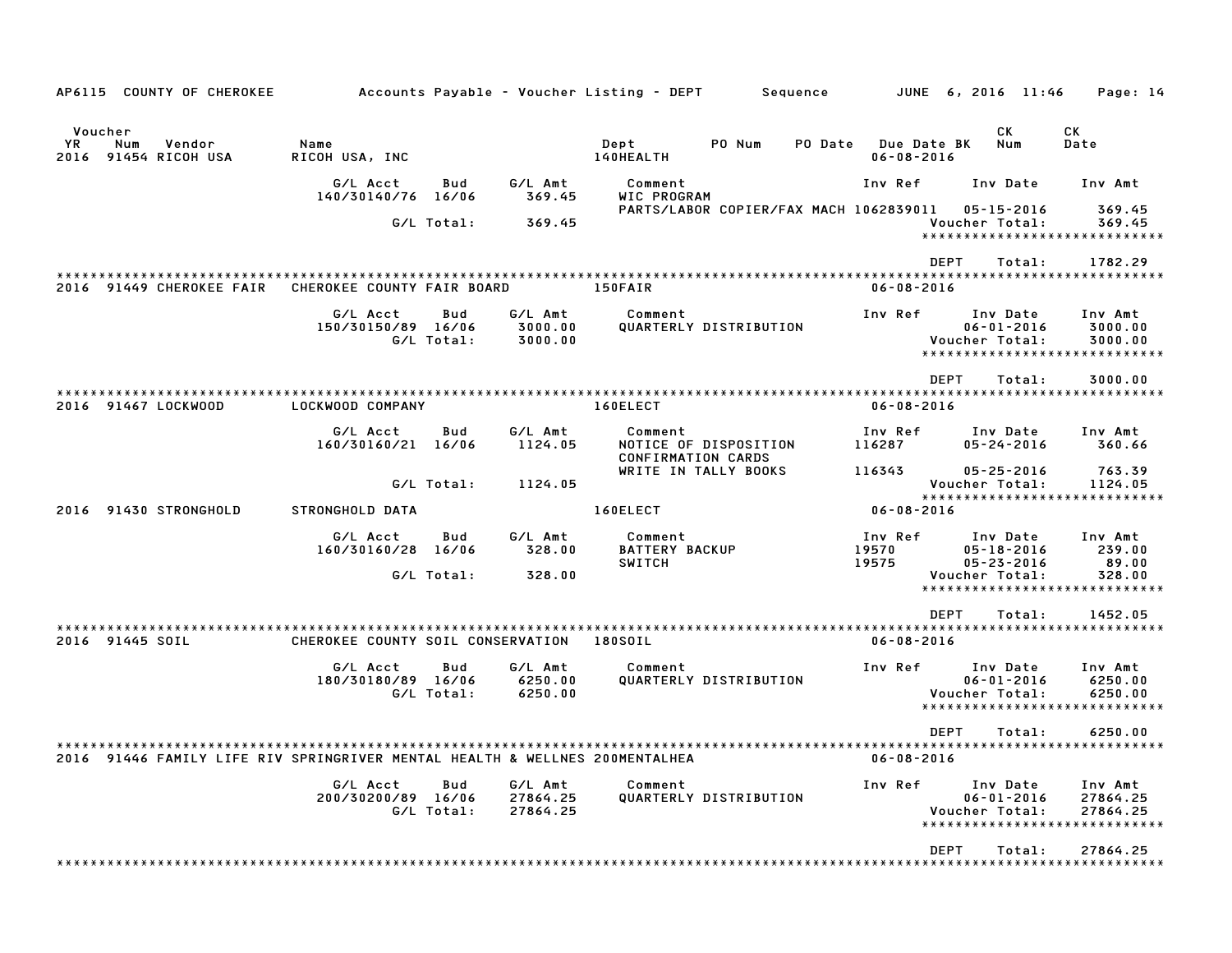|                        | AP6115 COUNTY OF CHEROKEE        |                                   |                   |                                 | Accounts Payable - Voucher Listing - DEPT<br>Sequence               |                  |                                 | JUNE 6, 2016 11:46                                           | Page: 15                                                                 |
|------------------------|----------------------------------|-----------------------------------|-------------------|---------------------------------|---------------------------------------------------------------------|------------------|---------------------------------|--------------------------------------------------------------|--------------------------------------------------------------------------|
| Voucher<br>YR.<br>2016 | Num<br>Vendor<br>91447 CLASS LTD | Name<br>CLASS LTD                 |                   |                                 | Dept<br>PO Num<br>210MENTALRET                                      | PO Date          | Due Date BK<br>$06 - 08 - 2016$ | CK<br>Num                                                    | СK<br>Date                                                               |
|                        |                                  | G/L Acct<br>210/30210/89 16/06    | Bud<br>G/L Total: | G/L Amt<br>27864.25<br>27864.25 | Comment<br>QUARTERLY DISTRIBUTION                                   |                  | Inv Ref                         | Inv Date<br>$06 - 01 - 2016$<br>Voucher Total:               | Inv Amt<br>27864.25<br>27864.25<br>*****************************         |
|                        |                                  |                                   |                   |                                 |                                                                     |                  | <b>DEPT</b>                     | Total:                                                       | 27864.25                                                                 |
| 2016                   | 91441 AMBULANCE #1               | CHEROKEE COUNTY AMBULANCE-DIST #1 |                   |                                 | 220AMBULANCE                                                        |                  | $06 - 08 - 2016$                |                                                              |                                                                          |
|                        |                                  | G/L Acct<br>220/30220/89 16/06    | Bud<br>G/L Total: | G/L Amt<br>16877.33<br>16877.33 | Comment<br>MONTHLY SUBSIDY                                          |                  | Inv Ref                         | Inv Date<br>$06 - 01 - 2016$<br>Voucher Total:               | Inv Amt<br>16877.33<br>16877.33<br>******************************        |
| 2016                   | 91442 AMBULANCE #2               | CHEROKEE COUNTY AMBULANCE-DIST #2 |                   |                                 | 220AMBULANCE                                                        |                  | $06 - 08 - 2016$                |                                                              |                                                                          |
|                        |                                  | G/L Acct<br>220/30220/89 16/06    | Bud<br>G/L Total: | G/L Amt<br>16877.33<br>16877.33 | Comment<br>MONTHLY SUBSIDY                                          |                  | Inv Ref                         | Inv Date<br>$06 - 01 - 2016$<br>Voucher Total:               | Inv Amt<br>16877.33<br>16877.33<br>*****************************         |
| 2016                   | 91443 AMBULANCE #3               | CHEROKEE COUNTY AMBULANCE-DIST #3 |                   |                                 | 220AMBULANCE                                                        |                  | $06 - 08 - 2016$                |                                                              |                                                                          |
|                        |                                  | G/L Acct<br>220/30220/89 16/06    | Bud<br>G/L Total: | G/L Amt<br>16877.33<br>16877.33 | Comment<br>MONTHLY SUBSIDY                                          |                  | Inv Ref                         | Inv Date<br>$06 - 01 - 2016$<br>Voucher Total:               | Inv Amt<br>16877.33<br>16877.33<br>*****************************         |
|                        |                                  |                                   |                   |                                 |                                                                     |                  | DEPT                            | Total:                                                       | 50631.99                                                                 |
|                        | 2016 91434 PRIORITY              | PRIORITY DISPATCH                 |                   |                                 | 224911                                                              |                  | $06 - 08 - 2016$                |                                                              |                                                                          |
|                        |                                  | G/L Acct<br>224/31224/01          | Bud<br>G/L Total: | G/L Amt<br>700.00<br>700.00     | Comment<br>CERTIFICATION COURSE (2)                                 | 128942           | Inv Ref                         | Inv Date<br>$05 - 17 - 2016$<br>Voucher Total:               | Inv Amt<br>700.00<br>700.00<br>*****************************             |
|                        | 2016 91478 TBS                   | TBS ELECTRONICS, INC              |                   |                                 | 224911                                                              |                  | $06 - 08 - 2016$                |                                                              |                                                                          |
|                        |                                  | G/L Acct<br>224/31224/01          | Bud<br>G/L Total: | G/L Amt<br>486.00<br>486.00     | Comment<br>RACK FACEPLATE, FACEPLATE                                | 00084843         | Inv Ref                         | Inv Date<br>$05 - 20 - 2016$<br>Voucher Total:               | Inv Amt<br>486.00<br>486.00<br>*****************************             |
|                        | 2016 91477 TESSCO                | TESSCO INC                        |                   |                                 | 224911                                                              |                  | $06 - 08 - 2016$                |                                                              |                                                                          |
|                        |                                  | G/L Acct<br>224/31224/01          | Bud<br>G/L Total: | G/L Amt<br>1519.58<br>1519.58   | Comment<br>POWER SUPPLIES/MOVE RADIOS<br>POWER SUPPLIES/MOVE RADIOS | 885056<br>885057 | Inv Ref                         | Inv Date<br>05-24-2016<br>$05 - 24 - 2016$<br>Voucher Total: | Inv Amt<br>227.94<br>1291.64<br>1519.58<br>***************************** |
|                        | * * * * * * * * * * * * * * * *  |                                   |                   |                                 |                                                                     |                  | <b>DEPT</b>                     | Total:                                                       | 2705.58                                                                  |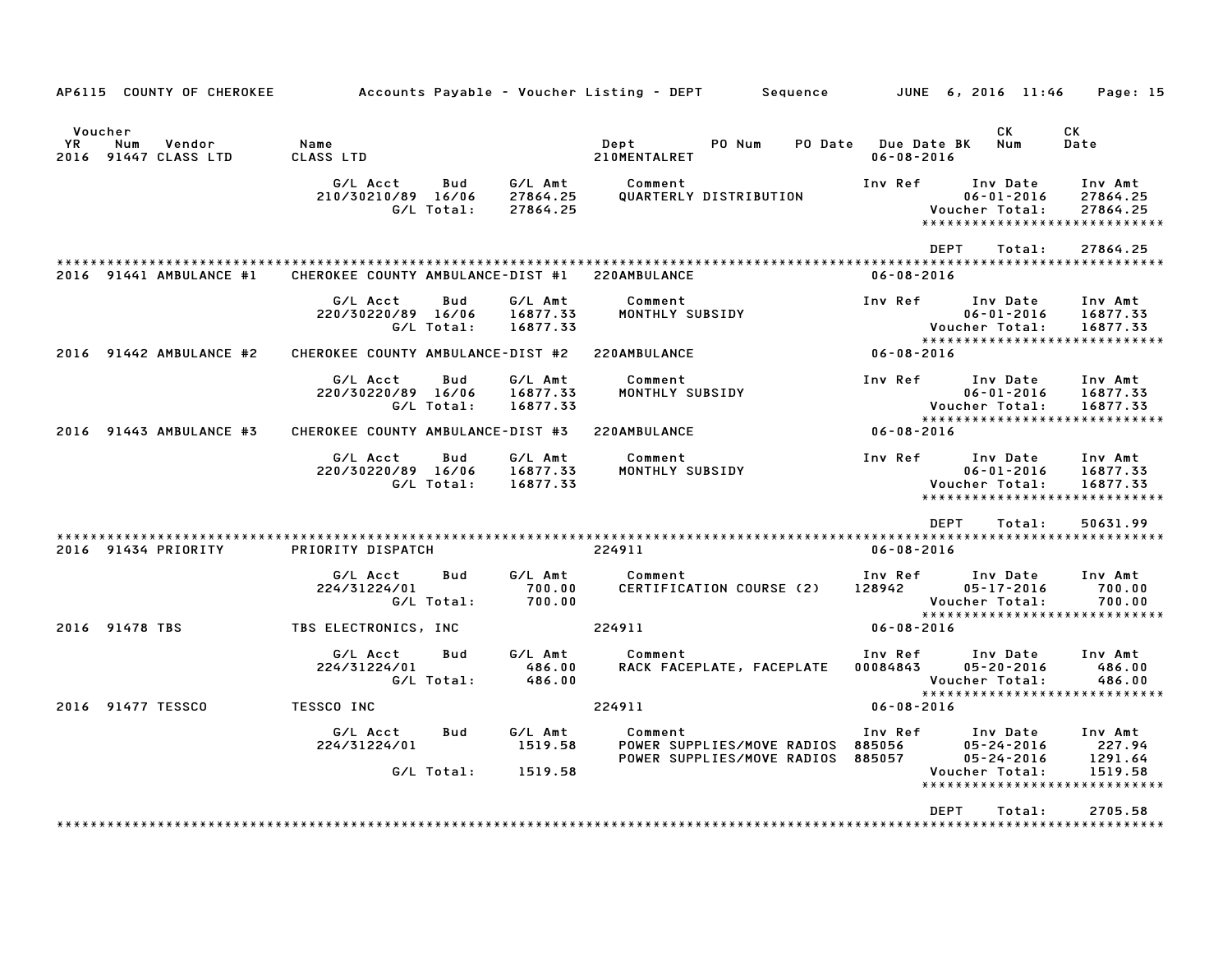| AP6115 COUNTY OF CHEROKEE                                  |                                                                                                                    | Accounts Payable – Voucher Listing – DEPT         Sequence | JUNE 6, 2016 11:46<br>Page: 16                                                                                                                                |
|------------------------------------------------------------|--------------------------------------------------------------------------------------------------------------------|------------------------------------------------------------|---------------------------------------------------------------------------------------------------------------------------------------------------------------|
| Voucher<br>YR.<br>Num<br>Vendor<br>2016 91505 FEDERAL ACCT | Name<br>CHEROKEE COUNTY FEDERAL/FICA TAX AC 260BENEFITS                                                            | CK<br>CK.<br>Dept<br>PO Num                                | PO Date Due Date BK Num<br>Date<br>$06 - 08 - 2016$                                                                                                           |
|                                                            | G/L Amt<br>G/L Acct<br>Bud<br>13333.82<br>260/30260/02<br>13333.90<br>260/30260/02 16/06<br>G/L Total:<br>26667.72 | Comment<br>FICA TAX<br>EMPLOYER FICA TAX                   | Inv Ref<br>Inv Date<br>Inv Amt<br>$06 - 08 - 2016$<br>13333.82<br>13333.90<br>$06 - 08 - 2016$<br>Voucher Total:<br>26667.72<br>***************************** |
| 2016 91507 GREAT WEST                                      | GREAT WEST RETIREMENT SERVICES                                                                                     | 260BENEFITS                                                | $06 - 08 - 2016$                                                                                                                                              |
| 2016 91508 KPERS ACCT                                      | G/L Amt<br>G/L Acct<br>Bud<br>260/30260/21<br>1348.50<br>G/L Total:<br>1348.50<br>CHEROKEE COUNTY KPERS ACCOUNT    | Comment<br>GREAT WEST 130028-01 DEF CO<br>260BENEFITS      | Inv Ref<br>Inv Amt<br>Inv Date<br>$06 - 08 - 2016$<br>1348.50<br>Voucher Total:<br>1348.50<br>*****************************<br>$06 - 08 - 2016$               |
|                                                            | G/L Acct<br>Bud<br>G/L Amt<br>10245.43<br>260/30260/03<br>260/30260/03 16/06<br>15988.83<br>G/L Total:<br>26234.26 | Comment<br>KPERS WITHOLDING<br>EMPLOYER KPERS WITHOLDING   | Inv Ref<br>Inv Date<br>Inv Amt<br>10245.43<br>$06 - 08 - 2016$<br>$06 - 08 - 2016$<br>15988.83<br>Voucher Total:<br>26234.26<br>***************************** |
| 2016 91499 ACCUFLEX                                        | ACCUFLEX SERVICES INC                                                                                              | 265PR                                                      | <b>DEPT</b><br>54250.48<br>Total:<br>$06 - 08 - 2016$                                                                                                         |
|                                                            | G/L Amt<br>G/L Acct<br>Bud<br>265/10265/67<br>31.00<br>G/L Total:<br>31.00                                         | Comment<br>ACCUFLEX SERVICES INC                           | Inv Ref<br>Inv Date<br>Inv Amt<br>$06 - 08 - 2016$<br>31.00<br>Voucher Total:<br>31.00<br>*****************************                                       |
| 2016 91500 AFLAC                                           | <b>AFLAC</b>                                                                                                       | 265PR                                                      | $06 - 08 - 2016$                                                                                                                                              |
|                                                            | G/L Acct<br>Bud<br>G/L Amt<br>265/30265/90<br>266.56<br>G/L Total:<br>266.56                                       | Comment<br>AFLAC PRE-TAX INS                               | Inv Ref<br>Inv Date<br>Inv Amt<br>$06 - 08 - 2016$<br>266.56<br>266.56<br>Voucher Total:<br>*****************************                                     |
| 2016 91501 CHAPTER 13                                      | LAURIE B WILLIAMS                                                                                                  | 265PR                                                      | $06 - 08 - 2016$                                                                                                                                              |
|                                                            | Bud<br>G/L Amt<br>G/L Acct<br>192.00<br>265/11260/70<br>192.00<br>G/L Total:                                       | Comment                                                    | Inv Ref<br>Inv Amt<br>Inv Date<br>$06 - 08 - 2016$<br>192.00<br>Voucher Total:<br>192.00<br>*****************************                                     |
| 2016 91502 CLEAN                                           | CLEAN THE UNIFORM CO JOPLIN                                                                                        | 265PR                                                      | $06 - 08 - 2016$                                                                                                                                              |
|                                                            | G/L Acct<br>G/L Amt<br>Bud<br>265/30265/90<br>35.58<br>G/L Total:<br>35.58                                         | Comment<br><b>CLEAN UNIFORM CO</b>                         | Inv Ref<br>Inv Date<br>Inv Amt<br>$06 - 08 - 2016$<br>35.58<br>35.58<br>Voucher Total:<br>*****************************                                       |
| 2016 91503 COLLECTION                                      | COLLECTION SERVICES CENTER                                                                                         | 265PR                                                      | $06 - 08 - 2016$                                                                                                                                              |
|                                                            | G/L Acct<br>Bud<br>G/L Amt<br>265/11260/80<br>250.33<br>250.33<br>G/L Total:                                       | Comment                                                    | Inv Ref<br>Inv Amt<br>Inv Date<br>$06 - 08 - 2016$<br>250.33<br>Voucher Total:<br>250.33<br>*****************************                                     |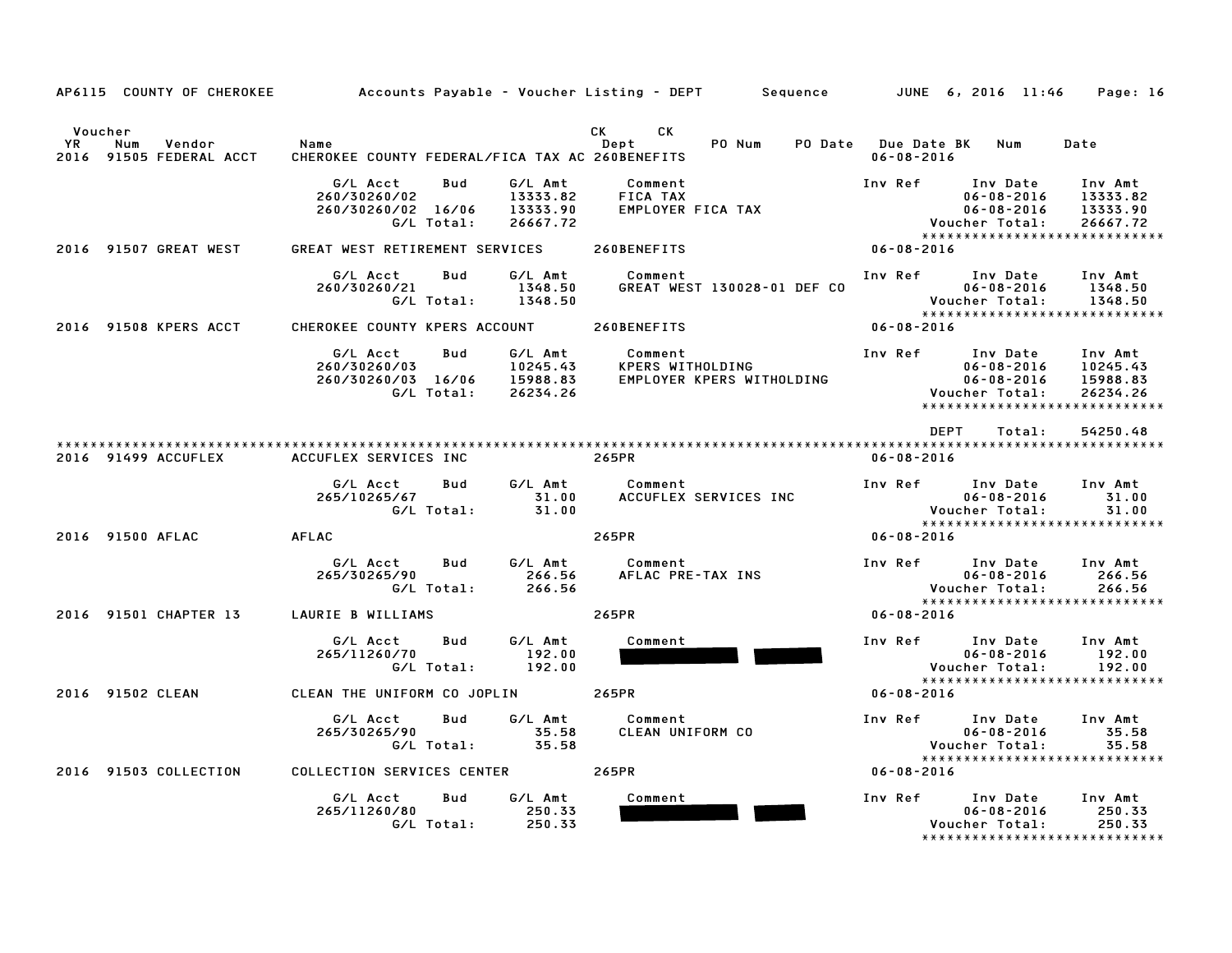|               | AP6115 COUNTY OF CHEROKEE | Accounts Payable - Voucher Listing - DEPT Sequence JUNE 6, 2016 11:46            |                                     | Page: 17                                                                                                                          |
|---------------|---------------------------|----------------------------------------------------------------------------------|-------------------------------------|-----------------------------------------------------------------------------------------------------------------------------------|
| Voucher<br>YR | Vendor<br>Num             | Name<br>2016 91504 FAMILY SUPPORT FAMILY SUPPORT PAYMENT CENTER 265PR            | CK L<br><b>CK</b><br>PO Num<br>Dept | PO Date Due Date BK Num<br>Date<br>$06 - 08 - 2016$                                                                               |
|               |                           | G/L Acct<br>G⁄L Amt<br>Bud<br>235.38<br>265/11260/73<br>G/L Total: 235.38        | Comment                             | Inv Ref<br>Inv Date Inv Amt<br>$06 - 08 - 2016$<br>235.38<br>Voucher Total:<br>235.38<br>*****************************            |
|               | 2016 91506 FEDERAL ACCT   | CHEROKEE COUNTY FEDERAL/FICA TAX AC 265PR                                        |                                     | $06 - 08 - 2016$                                                                                                                  |
|               |                           | G/L Acct<br>Bud<br>G/L Amt<br>14556.55<br>265/30265/90<br>G/L Total:<br>14556.55 | Comment<br>FEDERAL TAX              | Inv Ref Inv Date Inv Amt<br>$06 - 08 - 2016$<br>14556.55<br>Voucher Total:<br>14556.55<br>*****************************           |
|               | 2016 91509 KS PAYMENT     | KANSAS PAYMENT CENTER                                                            | 265PR                               | 06-08-2016                                                                                                                        |
|               |                           | G/L Acct<br>Bud<br>G/L Amt<br>265/10265/99<br>200.00<br>G/L Total:<br>200.00     | Comment                             | Inv Ref Inv Date<br>06-08-2016<br>Voucher Tetel<br>Inv Amt<br>200.00<br>Voucher Total:<br>200.00<br>***************************** |
|               | 2016 91510 LEGAL SHIELD   | LEGAL SHIELD <b>Andrew Strutter</b>                                              | 265PR                               | $06 - 08 - 2016$                                                                                                                  |
|               |                           | G/L Acct Bud G/L Amt Comment<br>265/30265/90<br>61.72<br>G/L Total:<br>61.72     | <b>LEGAL SHIELD</b>                 | Inv Ref Inv Date Inv Amt<br>$06 - 08 - 2016$<br>61.72<br>61.72<br>*****************************                                   |
|               | 2016 91511 LIBERTY LIFE   | LIBERTY NATIONAL LIFE INS 265PR                                                  |                                     | $06 - 08 - 2016$                                                                                                                  |
|               |                           | G/L Amt<br>G/L Acct<br>Bud<br>265/11260/19<br>19.50<br>G/L Total:<br>19.50       | Comment                             | Inv Ref Inv Date Inv Amt<br>$06 - 08 - 2016$<br>19.50<br>Voucher Total:<br>19.50<br>******************************                |
|               | 2016 91512 LIBERTY LIFE   | LIBERTY NATIONAL LIFE INS                                                        | 265PR                               | $06 - 08 - 2016$                                                                                                                  |
|               |                           | G/L Acct<br>Bud<br>G/L Amt<br>265/11260/30<br>20.75<br>G/L Total:<br>20.75       | Comment                             | Inv Ref Inv Date Inv Amt<br>$06 - 08 - 2016$<br>20.75<br>Voucher Total:<br>20.75<br>*****************************                 |
|               | 2016 91513 LIBERTY LIFE   | LIBERTY NATIONAL LIFE INS                                                        | 265PR                               | $06 - 08 - 2016$                                                                                                                  |
|               |                           | Bud<br>G/L Amt<br>G/L Acct<br>265/11260/31<br>6.22<br>$G/L$ Total: 6.22          | Comment                             | Inv Ref Inv Date<br>Inv Amt<br>$06 - 08 - 2016$<br>6.22<br>Voucher Total:<br>6.22                                                 |
|               | 2016 91514 LIBERTY LIFE   | LIBERTY NATIONAL LIFE INS                                                        | 265PR                               | *****************************<br>$06 - 08 - 2016$                                                                                 |
|               |                           | G/L Acct<br>Bud<br>G/L Amt<br>265/11260/38<br>11.31<br>G/L Total:<br>11.31       | Comment                             | Inv Ref Inv Date<br>Inv Amt<br>$06 - 08 - 2016$<br>11.31<br>Voucher Total:<br>11.31                                               |
|               |                           | 2016 91515 LIBERTY LIFE LIBERTY NATIONAL LIFE INS 265PR                          |                                     | *****************************<br>$06 - 08 - 2016$                                                                                 |
|               |                           | G/L Acct<br>G/L Amt<br>Bud<br>265/11260/39<br>10.02<br>G/L Total:<br>10.02       | Comment                             | Inv Ref Inv Date Inv Amt<br>$06 - 08 - 2016$<br>10.02<br>Voucher Total:<br>10.02<br>*****************************                 |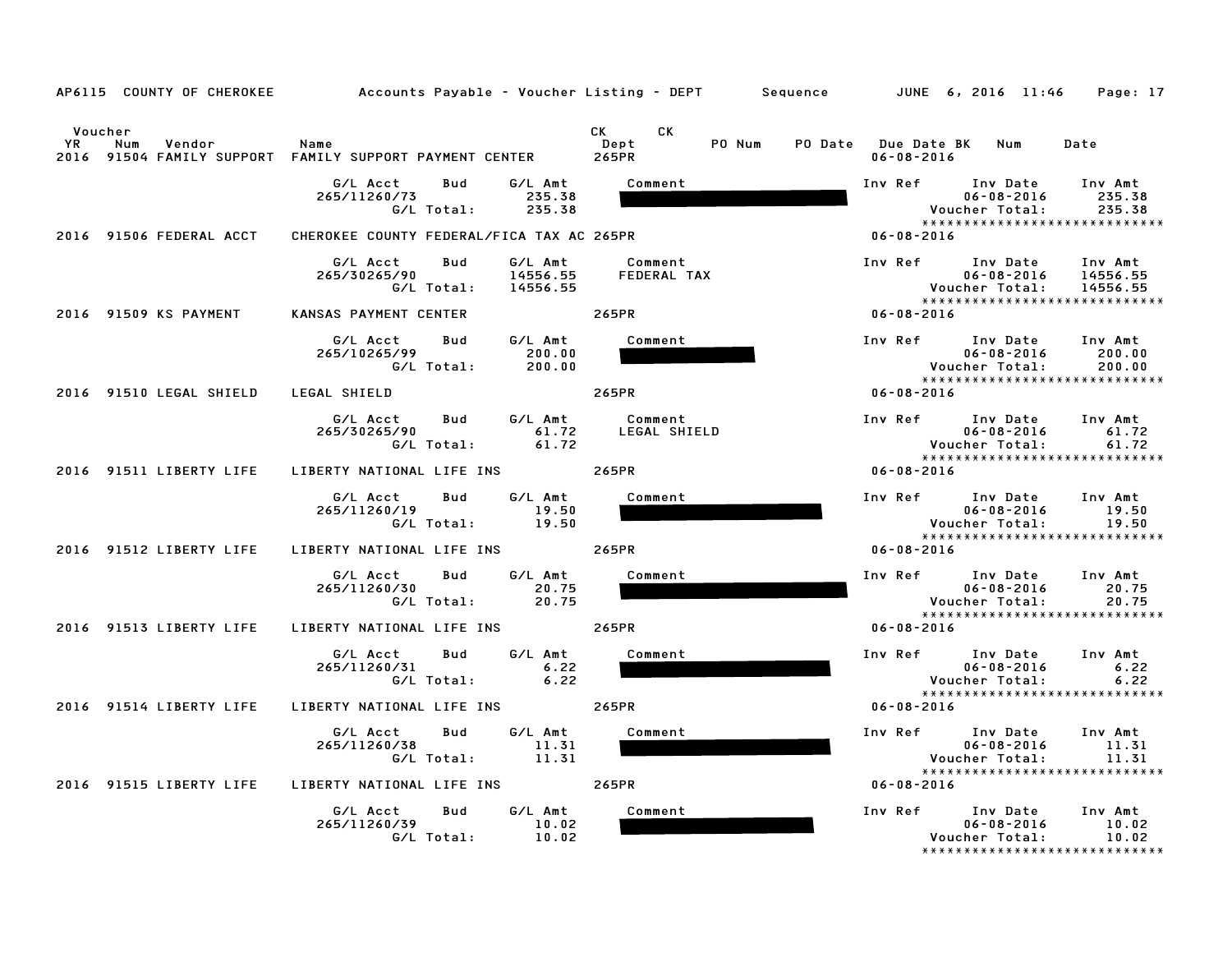|                      |                                          |                                                      | AP6115 COUNTY OF CHEROKEE         Accounts Payable – Voucher Listing – DEPT      Sequence        JUNE 6, 2016 11:46                                                                                                                                             | Page: 18                                                                                                                    |
|----------------------|------------------------------------------|------------------------------------------------------|-----------------------------------------------------------------------------------------------------------------------------------------------------------------------------------------------------------------------------------------------------------------|-----------------------------------------------------------------------------------------------------------------------------|
| Voucher<br><b>YR</b> | Num<br>Vendor<br>2016 91516 LIBERTY LIFE | Name<br>LIBERTY NATIONAL LIFE INS                    | CK and the set of the set of the set of the set of the set of the set of the set of the set of the set of the set of the set of the set of the set of the set of the set of the set of the set of the set of the set of the se<br>CK<br>PO Num<br>Dept<br>265PR | PO Date Due Date BK Num<br>Date<br>$06 - 08 - 2016$                                                                         |
|                      |                                          | G/L Acct<br>Bud<br>265/11260/42<br>G/L Total:        | G/L Amt<br>Comment<br>24.78<br>24.78                                                                                                                                                                                                                            | Inv Ref Inv Date<br>Inv Amt<br>$06 - 08 - 2016$<br>24.78<br>Voucher Total:<br>24.78<br>*****************************        |
|                      | 2016 91517 LIBERTY LIFE                  | LIBERTY NATIONAL LIFE INS                            | 265PR                                                                                                                                                                                                                                                           | $06 - 08 - 2016$                                                                                                            |
|                      |                                          | G/L Acct<br>Bud<br>265/11260/48<br>G/L Total:        | G/L Amt<br>Comment<br>13.23<br>13.23                                                                                                                                                                                                                            | Inv Ref Inv Date<br>Inv Amt<br>$06 - 08 - 2016$<br>13.23<br>Voucher Total:<br>13.23<br>*****************************        |
|                      | 2016 91518 LIBERTY LIFE                  | LIBERTY NATIONAL LIFE INS                            | 265PR                                                                                                                                                                                                                                                           | $06 - 08 - 2016$                                                                                                            |
|                      |                                          | G/L Acct<br>Bud<br>265/11260/49<br>G/L Total:        | G/L Amt<br>Comment<br>20.75<br>20.75                                                                                                                                                                                                                            | Inv Ref<br>Inv Date<br>Inv Amt<br>$06 - 08 - 2016$<br>20.75<br>Voucher Total:<br>20.75<br>*****************************     |
|                      | 2016 91519 LIBERTY LIFE                  | LIBERTY NATIONAL LIFE INS                            | 265PR                                                                                                                                                                                                                                                           | $06 - 08 - 2016$                                                                                                            |
|                      |                                          | G/L Acct<br>Bud<br>265/11260/50<br>G/L Total:        | G/L Amt<br>Comment<br>27.83<br>27.83                                                                                                                                                                                                                            | Inv Ref Inv Date<br>Inv Amt<br>$06 - 08 - 2016$<br>27.83<br>Voucher Total:<br>27.83<br>*****************************        |
|                      | 2016 91520 LIBERTY LIFE                  | LIBERTY NATIONAL LIFE INS                            | 265PR                                                                                                                                                                                                                                                           | $06 - 08 - 2016$                                                                                                            |
|                      |                                          | G/L Acct<br>Bud<br>265/11260/64<br>G/L Total:        | G/L Amt<br>Comment<br>3.50<br>3.50                                                                                                                                                                                                                              | Inv Ref<br>Inv Date<br>Inv Amt<br>$06 - 08 - 2016$<br>3.50<br>Voucher Total:<br>3.50<br>*****************************       |
|                      | 2016 91521 LOYAL AMERICAN LOYAL AMERICAN |                                                      | 265PR                                                                                                                                                                                                                                                           | $06 - 08 - 2016$                                                                                                            |
|                      |                                          | G/L Acct<br><b>Bud</b><br>265/30265/90<br>G/L Total: | G/L Amt<br>Comment<br>47.29<br>LOYAL AMERICAN<br>47.29                                                                                                                                                                                                          | Inv Ref Inv Date<br>Inv Amt<br>$06 - 08 - 2016$<br>47.29<br>47.29<br>Voucher Total:<br>*****************************        |
|                      | 2016 91522 PALIC                         | PHILADELPHIA AMERICAN LIFE INS CO                    | 265PR                                                                                                                                                                                                                                                           | $06 - 08 - 2016$                                                                                                            |
|                      |                                          | G/L Acct<br>Bud<br>265/30265/90<br>G/L Total:        | G/L Amt<br>Comment<br>33.78<br>PHILADELPHIA AMERICAN LIFE<br>33.78                                                                                                                                                                                              | Inv Ref Inv Date<br>Inv Amt<br>$06 - 08 - 2016$<br>33.78<br>Voucher Total:<br>33.78<br>*****************************        |
|                      | 2016 91523 PRUDENTIAL                    | PRUDENTIAL INSURANCE                                 | 265PR                                                                                                                                                                                                                                                           | $06 - 08 - 2016$                                                                                                            |
|                      |                                          | G/L Acct<br>Bud<br>265/30265/90<br>G/L Total:        | G/L Amt<br>Comment<br>44.10<br>44.10                                                                                                                                                                                                                            | Inv Ref Inv Date<br>Inv Amt<br>44.10<br>$06 - 08 - 2016$<br>Voucher Total:<br>44.10<br>*****************************        |
|                      | 2016 91524 STATE ACCT                    | CHEROKEE COUNTY STATE TAX ACCT                       | 265PR                                                                                                                                                                                                                                                           | 06-08-2016                                                                                                                  |
|                      |                                          | G/L Acct<br>Bud<br>265/30265/90<br>G/L Total:        | G/L Amt<br>Comment<br>4623.01<br>STATE TAX<br>4623.01                                                                                                                                                                                                           | Inv Ref<br>Inv Date<br>Inv Amt<br>$06 - 08 - 2016$<br>4623.01<br>Voucher Total:<br>4623.01<br>***************************** |